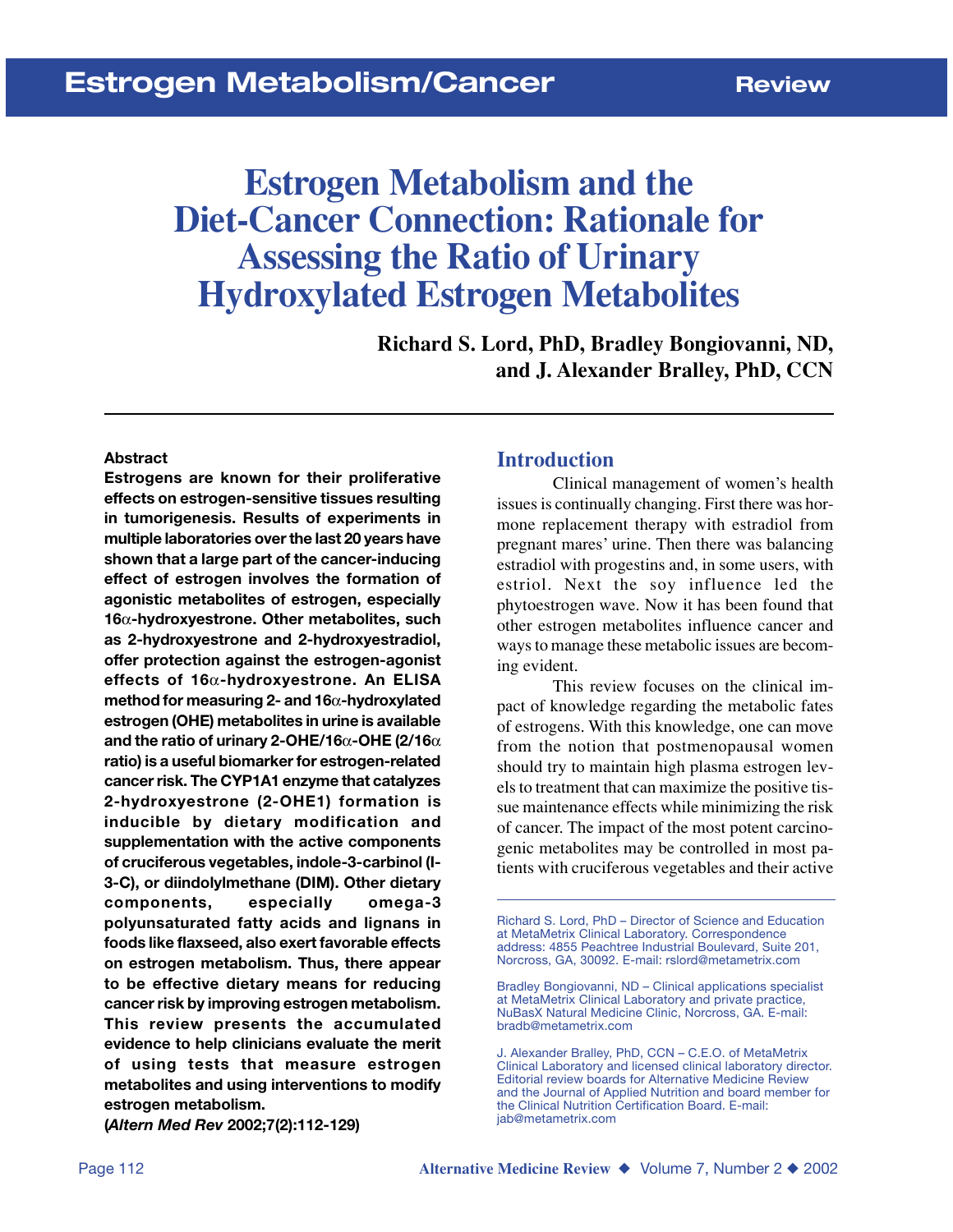| Table 1. | <b>Estrogen-Cancer Associations</b> |  |
|----------|-------------------------------------|--|
|----------|-------------------------------------|--|

| Year<br>1896 | <b>Finding</b><br>Ovary removal gives remission of breast cancer.                                                                                                                                                              | Ref.           |
|--------------|--------------------------------------------------------------------------------------------------------------------------------------------------------------------------------------------------------------------------------|----------------|
| 1979         | Estrogen use linked to endometrial cancer.                                                                                                                                                                                     | 8              |
| 1980         | Effect of estriol on mammary carcinomas debated.                                                                                                                                                                               | 9,10           |
| 1985         | Estrogen is cause of endometrial cancer and likely is a factor in<br>breast cancer.                                                                                                                                            | 11             |
| 1995         | Estrogens promote mammary cancer in rodents and exert cell<br>proliferative effects in humans.                                                                                                                                 | 12             |
| 1995         | Family history, sex hormones, diet, lifestyle, and environmental<br>exposure are factors associated with breast cancer incidence.                                                                                              | $\overline{2}$ |
| 1996         | Differences in exposure to xenoestrogens like insecticides, weed<br>killers, synthetic estrogens, and aromatic hydrocarbons may explain<br>the five-fold higher rate of cancer in Canadian women compared to<br>women in Asia. | 6              |
| 1997         | Multiple prospective studies strongly suggest that breast cancer risk<br>in postmenopausal women is associated with relatively high<br>concentrations of endogenous estradiol.                                                 | 13             |
| 2000         | Women with family history of breast cancer who used early oral<br>contraceptive formulations have particularly high risk for the disease.                                                                                      | 14             |
| 2001         | Hormone replacement therapy is conclusively linked with breast<br>cancer.                                                                                                                                                      | 15             |
|              |                                                                                                                                                                                                                                |                |

components. Improving omega-3 fatty acid intake can provide additional metabolic protection for estrogen metabolism. With the knowledge of the effects of diet on estrogen metabolites, women may reduce their risk of estrogen-associated cancer.

#### **Cancer Associations**

The causes of cancer are complex, even when the issue is isolated to cancers in estrogensensitive tissues. The causes may be categorized as either factors that result in genotoxic DNA damage or factors that stimulate cell proliferation, development, and growth. Estrogen production is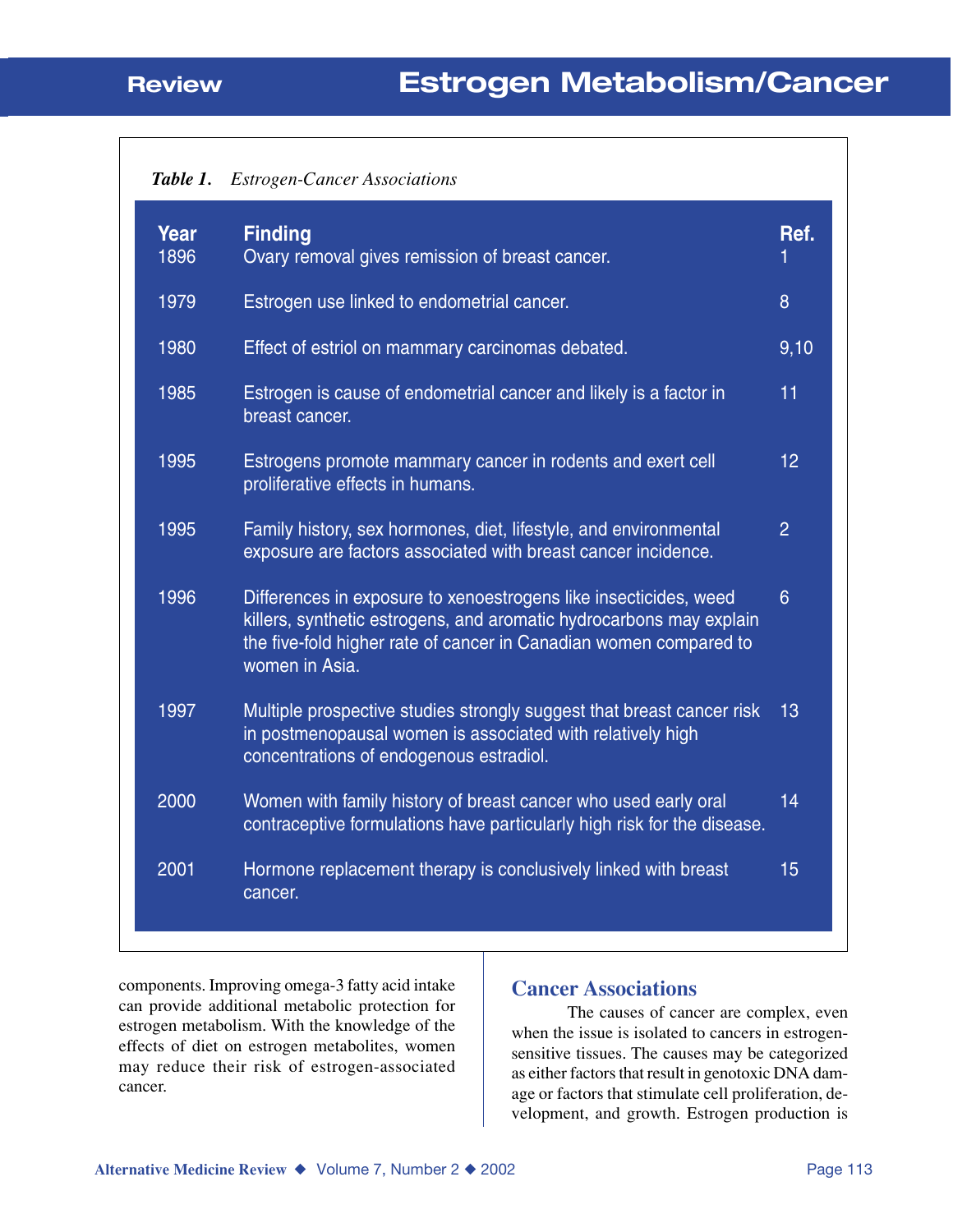clearly associated with cancer in estrogen-sensitive tissues. An early experiment that revealed the association of estrogen production and cancer was the remission of breast cancer in premenopausal women by surgical removal of the ovaries.<sup>1</sup> The close relationship between the risk of breast cancer and exposure to estrogen has been reviewed.<sup>2,3</sup>

In the uterus, estrogen triggers the proliferation of endometrial cells during each month of the menstrual cycle, followed by death of these cells during menstruation. Similarly, during each menstrual cycle, estrogen normally triggers the proliferation of cells that form the inner lining of the ducts in the breast. Over a span of 40 years, from puberty to menopause, hundreds of cycles of cell division and cell death will occur.

These repeated cycles of estrogen-induced cell division tend to increase the risk of developing cancer in two ways: estrogen can stimulate the division of uterine or breast cells that already have DNA mutations (oncogene or virus<sup>4,5</sup> initiated), and it also increases the chances of developing new, spontaneous mutations (from carcinogens<sup>6</sup> or radiation). Whether the mutations are inherited or spontaneous, estrogen-driven proliferation increases the number of altered cells that can ultimately lead to the development of uterine or breast cancer.7 A historical perspective on the development of the estrogen-cancer association from early observations to recent conclusive reports is presented in Table 1.

Limiting exposure to environmental estrogens can reduce cancer risk. For example, estrogen activity has been found for nonylphenol and bisphenol. Nonylphenol is an antioxidant used in the manufacture of plastic, detergents, toiletries, lubricants, and spermicides. Bisphenol is leached from polycarbonate plastics when they are heated.16 Other xenoestrogens include DDT, methoxychlor, aromatic hydrocarbons, and the common weed killer Atrazine that is widely used on corn crops.

It is too early to calculate cancer risk factor associations with specific or total xenoestrogen exposures, but the laboratory evidence of estrogen-like effects of many xenobiotics is clear. The evidence points to the xenobiotic contribution to excessive cell proliferation due to the total load of estrogen-receptor stimulators. In addition, some compounds like DDT can exert direct effects on procarcinogenic estrogen metabolites discussed below.17 Adjustment of lifestyle to reduce xenoestrogen exposure is one step a woman can take to control total estrogen exposure.

### **Metabolic Fate of Estrogens**

Normal premenopausal women produce several hundred micrograms of estradiol (E2) daily. A portion of the roughly  $10^{17}$  newly synthesized molecules find their way to binding sites in the nucleus and other organelles of many tissues. Once bound to estrogen receptors, the estrogen hormones elicit an increased rate of DNA synthesis, resulting in gene transcription and cell division. Meanwhile, a similar number of estrone/estradiol molecules are removed from the body pool, maintaining a relatively constant stimulation of cell division in estrogen-sensitive tissues. Much of the estradiol is converted into estrone (E1) and estriol (E3), but these are only two of the bestknown metabolites.

The half-life of E2 is about three hours.<sup>18</sup> Its removal is accomplished by irreversible conversion into metabolites that may be passed into urine or bile. There are multiple pathways that convert E2 to products that have widely different biological activities. Some products are powerful carcinogens while others act as estrogen antagonists. The relative amounts of these metabolites control the overall cancer risk from estrogen exposure.

Oxidation to form hydroxy derivatives is a principal route of endogenous steroid metabolism (Figure 1). Isoenzymes of the cytochrome p450 (CYP) class can insert hydroxyl groups at the 2-, 4-, or 16- positions of E1 (Figure 2). The iso-enzyme that catalyzes 2-hydroxylation of E2 (CYP1A1) is an inducible enzyme. It is formed in greater amounts in hepatic microsomes in response to dietary ingredients and cigarette smoke. A separate enzyme, CYP1B1, catalyzes 16α-hydroxylation. This enzyme is not inducible by diet, but xenobiotic carcinogens and pesticides may stimulate its activity.7 As a result, a preferential increase in 2-hydroxylation can occur through dietary manipulation.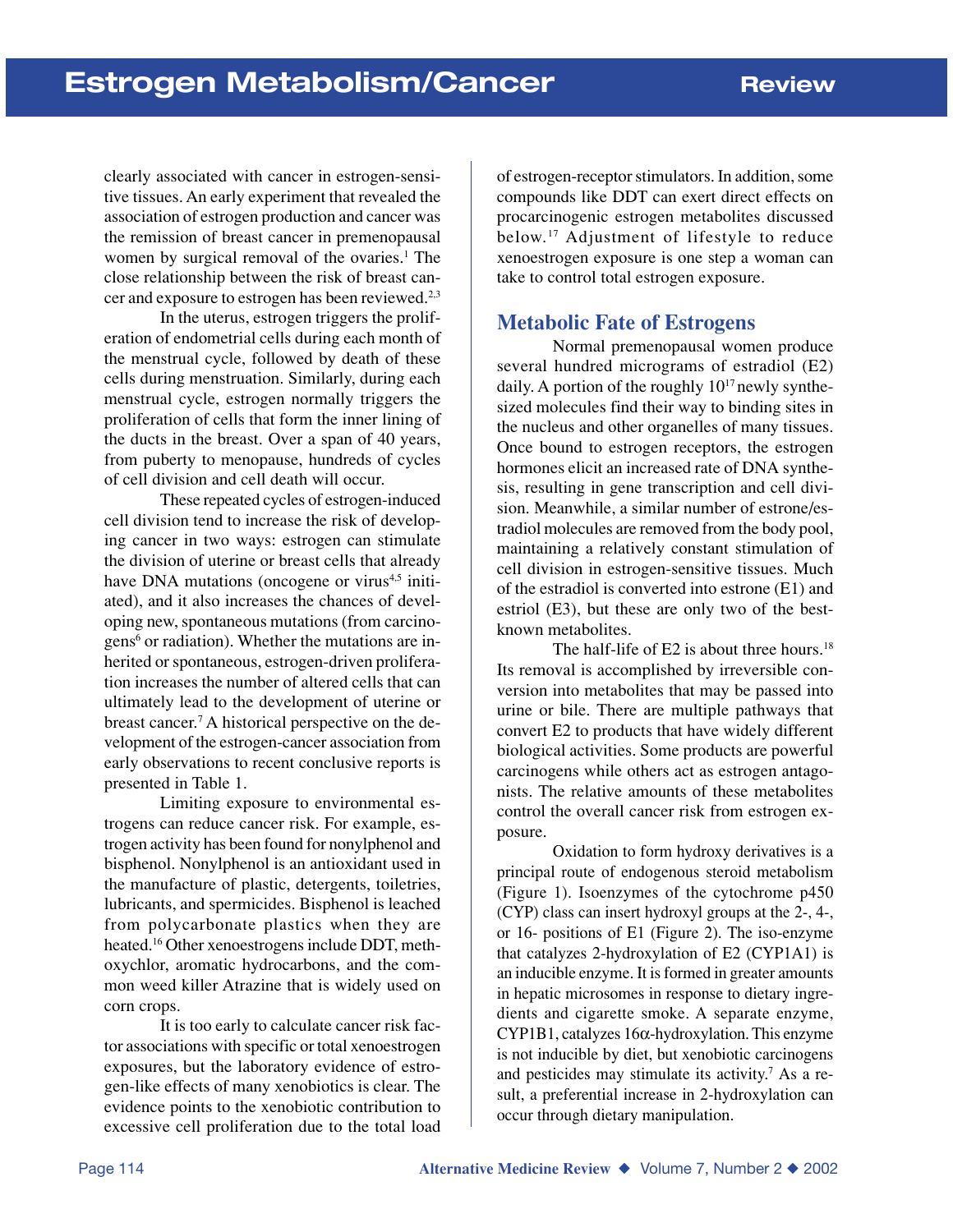*Figure 1. Catabolism of Estradiol*



After estrone hydroxylation, the various poly-hydroxy derivatives are conjugated with glucuronate or sulfate, or methylation occurs prior to excretion in urine. The catechol-O-methyl transferase (COMT) enzymes that catalyze the methylation reactions require S-adenosyl methionine. A portion of conjugated and unconjugated steroids also passes into bile, some of which may be reabsorbed via enterohepatic circulation. Lower intestinal reuptake rates can explain why total estrogen loads are decreased by high fiber diets and especially by the lignans contained in flax seed.

The principal hydroxylation products are 2-hydroxyestrone (2-OHE1), 2-hydroxyestradiol (2-OHE2), 4-hydroxyestrone (4-OHE1), 4 hydroxyestradiol (4-OHE2), and 16αhydroxyestrone (16α-OHE1). The 2-hydroxy derivatives and 16α-OHE1 have opposite biological properties. Cell proliferative activity of the 2-hydroxy metabolites is nil, while 16α-OHE1 is a powerful estrogen agonist. The 4-hydroxy derivatives are also estrogen agonists, but their relative concentrations are smaller, so they may have less impact on cancer risk compared to the more abundant 2- and 16α-derivatives. The carcinogenic

affects of 4-OHE1 may be due to the effects of toxic quinone metabolites rather than to estrogen agonist effects.19 Note that the 16α-derivative of estrone is the precursor to relatively inactive estriol. Apparently, it is the unique orientation of the 16α-OH group with the keto group of estrone that leads to the potent effects of this metabolite.20 Sixteen-α-OHE1 can bind covalently to sites in the endoplasmic reticulum while becoming simultaneously bound to nuclear estrogen receptor sites.<sup>21</sup> This binding stimulates heightened activity for days instead of hours. The  $16α$ -OHE1 effects persist until the binding proteins are degraded. Such increased cell proliferative and genotoxic effects appear to be a mechanism of cancer induction by tumor viruses, carcinogens, and oncogenes associated with breast cancer.<sup>22</sup>

Early evidence suggested that 2- OHE1, at most, behaved as a weak estrogen and probably more as an anti-estrogen in several models.<sup>23,24</sup> Cell culture studies in subsequent years also identified 2-OHE1 as a weak promotional estrogen that was less potent than  $16\alpha$ -OHE1 at initiating cell proliferation.<sup>25</sup> Comparison of the relative potencies of 2-OHE1 and  $16\alpha$ -OHE1 at transforming cells showed 16α-OHE1 exhibited increased unscheduled DNA synthesis, proliferation, and anchorage-independent growth relative to 2-OHE1, which showed less activity than estradiol in each of these parameters. $26,27$  In long-term proliferation studies, persistent proliferation was observed after treatment of human ERpositive cancer cells with 16α-OHE1 but not with 2-OHE1.28

A prospective study examined estrogen metabolite ratios in 5,104 women age 35 and older where the median follow-up time to diagnosis was 9.5 years.29 The researchers used the calculated ratio of 2-OHE1 to 16α-OHE1 (2/16α ratio) as a biomarker. Subjects with metabolite ratios in the highest tertile appeared to show a trend toward lower risk of breast cancer relative to those in the lowest tertile, although the participant size was not large enough to reach statistical significance.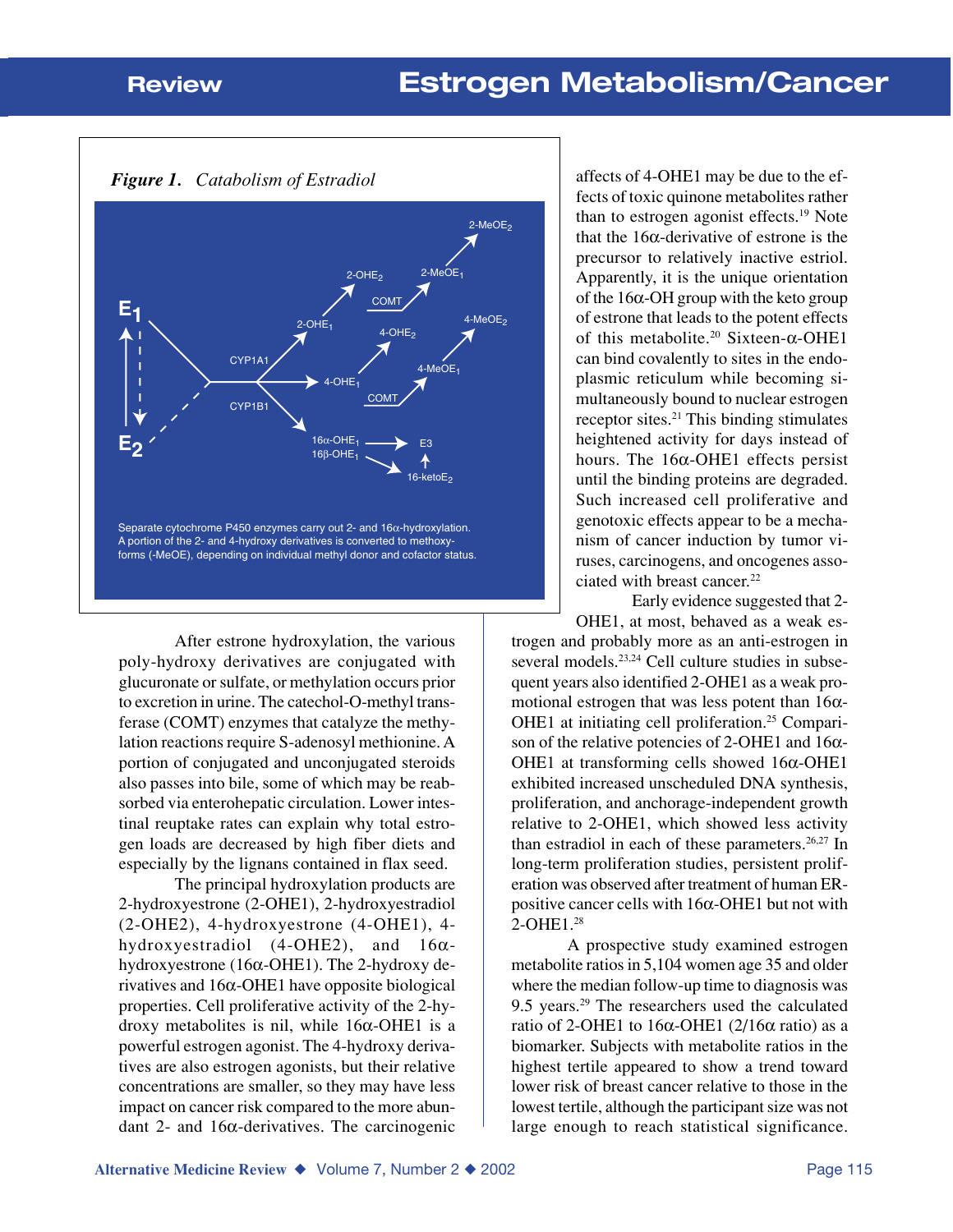## **Estrogen Metabolism/Cancer Review**

#### *Figure 2. Hydroxy Derivatives of Estrone* 16α-OH O CH3 2-OH\* HO \*Catechol estrogen **Estrone** 16 3  $CH<sub>3</sub>$ O 2 4 15 16 17 HO Estrone (E1)  $CH<sub>3</sub>$ OH 2 4 15 16 17 HO Estradiol (E2)  $CH<sub>3</sub>$ OH 2 4 15 16 17 HO Estriol (E3) OH Both the standard structure drawings (right) and the 3D projection of estrone (left) are shown. The position of hydroxyl insertion to form the catechol estrogen metabolite is shown and the reason for the  $α$ - and  $β$ - prefixes can be seen as "down" or "up" orientations at carbon 16.

Postmenopausal women at baseline who went on to develop breast cancer showed a statistically significant 15-percent lower ratio than matched control subjects. A more recent prospective study of 10,876 Italian women age 35-69 years, who were followed for an average of 5.5 years, examined 144 breast cancer cases and four matched controls for each case. Among the group of premenopausal women, a higher 2/16α ratio at baseline was correlated with a reduced risk of breast cancer. When the results of this cohort were divided into quintiles, women in the highest ratio quintile had the lowest risk.30

Variations of the  $2/16\alpha$  ratio between actual breast cancer cases and controls have been examined.31 Postmenopausal women with breast cancer have lower ratios than their matched controls. These results led the investigators to suggest a strong inverse association of the 2/16α ratio and a strong positive association of 16α-OHE1

with breast cancer in this subset of women. At about the time these studies were demonstrating a strong statistical association between the  $2/16\alpha$ ratio and breast cancer, other groups were clarifying the potential causal relationship between increased 16α-OHE1 and low 2-OHE1. A bifunctional pathway involving both estrogen receptor activation of protein transcription and direct genotoxic DNA alterations was proposed.20 Previously, direct genotoxic effects had been measured by observing increases in proliferative activity and DNA repair in mammary epithelial cell lines.<sup>26</sup> In 1982 a 50-percent increase in 16 $\alpha$ -hydroxylation among patients with breast cancer compared to controls was demonstrated.32 This increase in 16α-hydroxylation has important disease promotion effects that may be seen at both the genotoxic and hormonal levels of cancer generation. Although the 1982 report showed no association between stage of breast cancer disease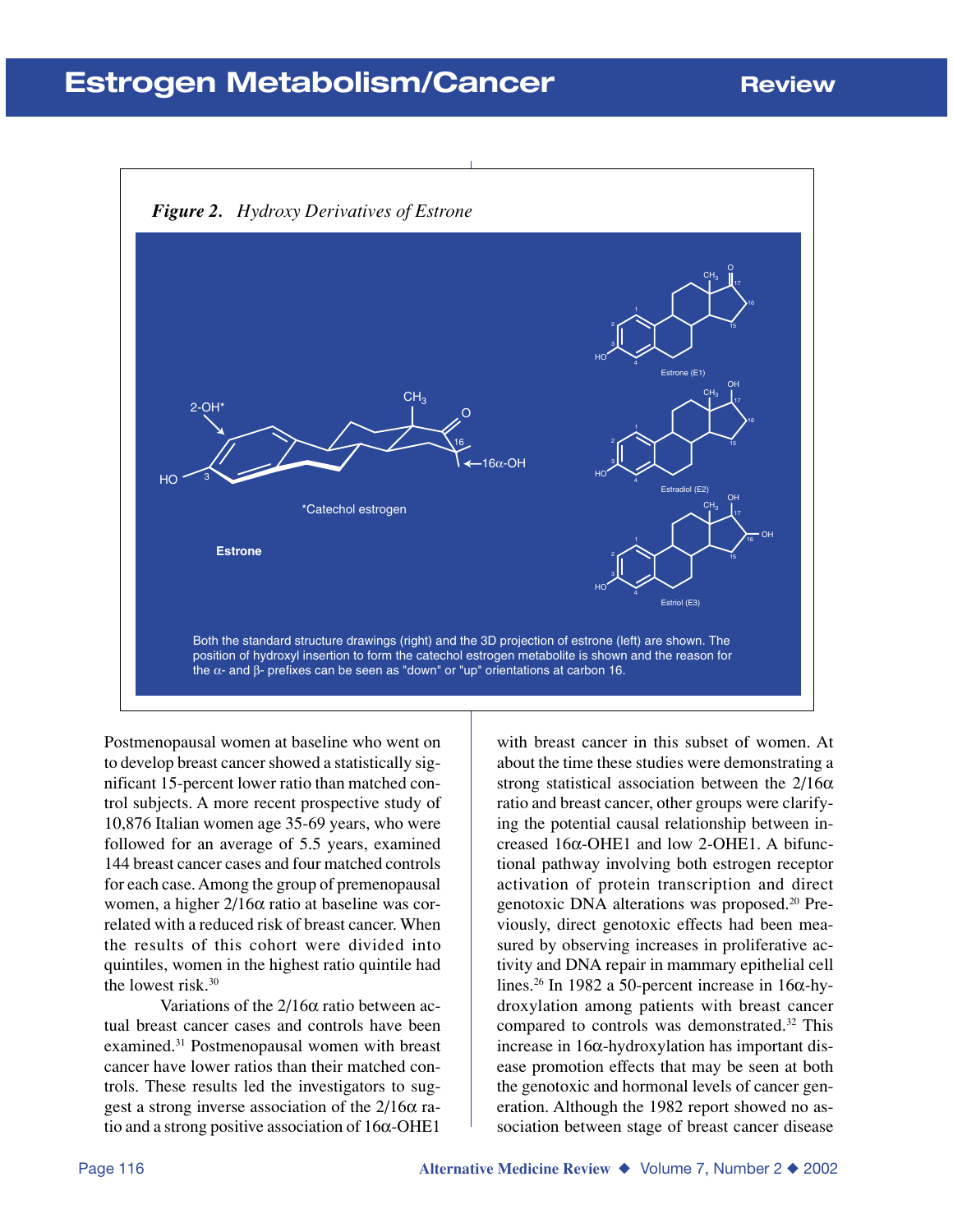|                     | <b>Table 2a.</b> Estrogen Metabolite-Cancer Connections                                                                                                                                                                    |                |
|---------------------|----------------------------------------------------------------------------------------------------------------------------------------------------------------------------------------------------------------------------|----------------|
| <b>Year</b><br>1982 | <b>Finding</b><br>16a-hydroxylated estrogens are associated with breast cancer and suggested 32<br>to have an etiological role.                                                                                            | Ref.           |
| 1984                | Women with breast or endometrial cancer have increased estrogen-16 $\alpha$ -<br>hydroxylase activity.                                                                                                                     | 33             |
| 1986                | 34<br>Daily excretion of urinary estrogen metabolites is quantified and total<br>metabolite excretion is lowered by dietary fiber.                                                                                         |                |
| 1988                | $16\alpha$ -OHE1 has a unique capacity to bind covalently and irreversibly with the<br>endoplasmic reticulum.                                                                                                              | 21             |
| 1992                | Evidence that both genotoxic damage and aberrant proliferation caused by<br>$16\alpha$ -hydroxyestrone is found in mouse mammary cells.                                                                                    | 26             |
| 1994                | Agents that increase 2-OHE1 inhibit carcinogenesis.                                                                                                                                                                        | 35             |
| 1995                | The ratio of $16-\alpha$ OHE1 to 2-OHE1 is elevated in women and animals with<br>high rates of mammary tumors                                                                                                              | $\overline{7}$ |
| 1995                | Organochlorine pesticides activate CYP enzymes responsible for 16α-<br>hydroxestrone formation                                                                                                                             | 17             |
| 1996                | CYP1A1 polymorphism causes lower 2-OHE1/16α-OHE1 ratios in African-<br>American women compared to Caucasian women                                                                                                          | 36             |
| 1997                | Exposure of mammary epithelial cells to $16\alpha$ -OHE1 results in genotoxic DNA<br>damage and increased cell proliferation similar to that induced by the<br>carcinogen 7,12-dimethyl- $(\alpha)$ benzanthracene (DMBA). |                |
| 1997                | A bifunctional pathway of genotoxic and estrogen receptor modulation is<br>proposed for carcinogenesis of $16\alpha$ -OHE1.                                                                                                | 20             |
| 1997                | Data from women with breast cancer and age-matched controls shows a<br>strong inverse association of the $2/16\alpha$ ratios with cancer.                                                                                  | 31             |
| 1997                | Favorable clinical outcomes are predicted for women with high $2/16\alpha$ ratios in 29<br>9.5 year follow up prospective study of 5104 women (Guernsey III study).                                                        |                |
| 1998                | Estradiol and $16\alpha$ -hydroxyestrone increase abnormal proliferation and<br>malignant conversion of keratinocytes. The effect is blocked by I3C.                                                                       | $\overline{5}$ |
| 1998                | Increase in ratio of urinary 2-OHE/16 $\alpha$ -OHE1 correlates with improvement in<br>recurrent respiratory papillomatosis.                                                                                               | 38             |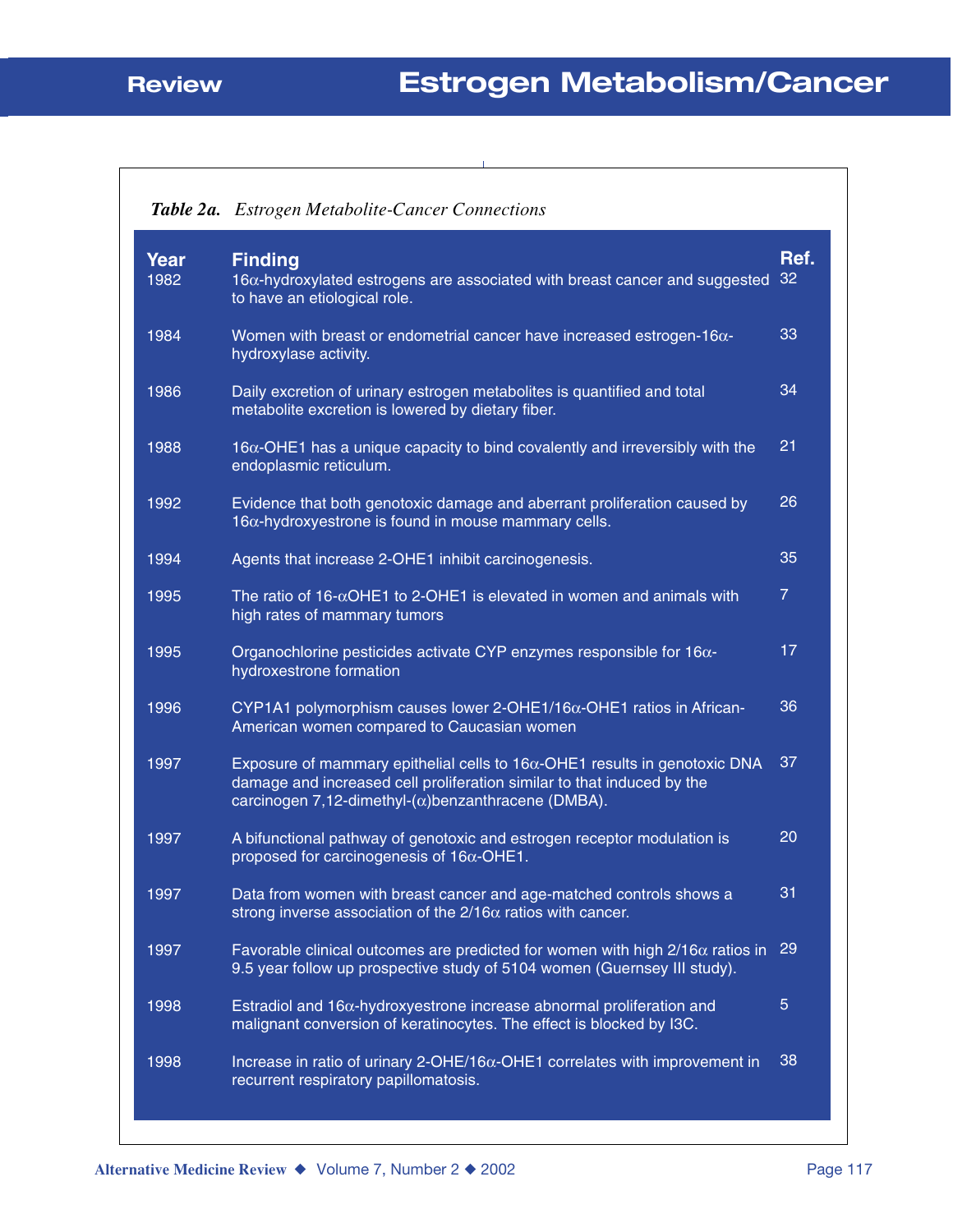|              | <b>Table 2b.</b> Estrogen Metabolite-Cancer Connections                                                                                                                                                                                           |            |
|--------------|---------------------------------------------------------------------------------------------------------------------------------------------------------------------------------------------------------------------------------------------------|------------|
| Year<br>1999 | <b>Finding</b><br>The ratio of 20HE1 to 16 $\alpha$ -OHE1 does not differ between women who had<br>been treated for breast cancer up to 7 years prior to measuring the levels<br>compared to controls who had never used chemotherapeutic agents. | Ref.<br>39 |
| 2000         | A prospective study of 10,876 Italian women shows that women in the highest 30<br>quintile of the $2/16\alpha$ ratio have risks approximately half that of the lowest<br>quintile.                                                                |            |
| 2001         | Metabolism of estrogen to $16\alpha$ -OHE1 is required for enhancement of<br>papillomavirus-induced apoptosis                                                                                                                                     | 4          |
| 2001         | $2/16\alpha$ - ratio is proposed as a biological marker for risk of head and neck<br>cancer                                                                                                                                                       | 40         |

and the  $2/16\alpha$  ratio, later results demonstrated lower ratios in those patients with stages III and IV disease (compared with stages I and II), suggesting women with lower ratios may have a poorer prognosis.31 Table 2a and 2b outlines the relationships between estrogen metabolites and cancer risk.

In another case-control study, $11$  a differential in estrone metabolites between women with breast cancer and control subjects was confirmed. This study revealed that in the cancer cases there was a significant decrease in production of 2- OHE1, while levels of 16α-OHE1 remained unchanged. This evidence emphasizes the value of increasing 2-hydroxylation, even if 16-hydroxylation cannot be reduced. When the  $2/16\alpha$  ratio was analyzed between the subsets of women, ratios for the control group were discovered to be equally distributed above and below 2.0, while the ratios for the case group were distributed such that 72 percent fell below 2.0, further suggesting a 2/ 16α ratio under 2.0 may be associated with breast cancer.

### **Dietary Modification of Estrogen Metabolism**

Insight regarding the mechanism of estrogen induction of cancer may be gained from an understanding of estrogen metabolism. Simple dietary modification can induce significant improvement in estrogen metabolism, decreasing morbidity and mortality from cancer. With regard to dietary supplementation with the active food components of cruciferous vegetables, it must be emphasized that any powerful inducer of hepatic enzymes should be used with caution. Although no problems with human populations have been shown, there is some evidence of adverse effects of the compounds discussed below under some conditions.41-43 The use of estrogen-metabolite testing to identify candidates and monitor progress should enhance the safe and effective use of these interventions.

### *Cruciferous Vegetables*

The Cruciferae are any of a family of plants including cabbage, broccoli, turnip, and mustard. This food category is also referred to as Brassica, which is a large genus of Old World temperate zone herbs of the mustard family with beaked cylindrical pods. Other examples of the class are kale, rutabaga, Brussels sprouts, cauliflower, kohlrabi, and collard. They are rich dietary sources of indolylmethyl glucosinolate glucobrassicin that, on enzymatic hydrolysis, releases indole-3-carbinol (I-3-C).<sup>44</sup>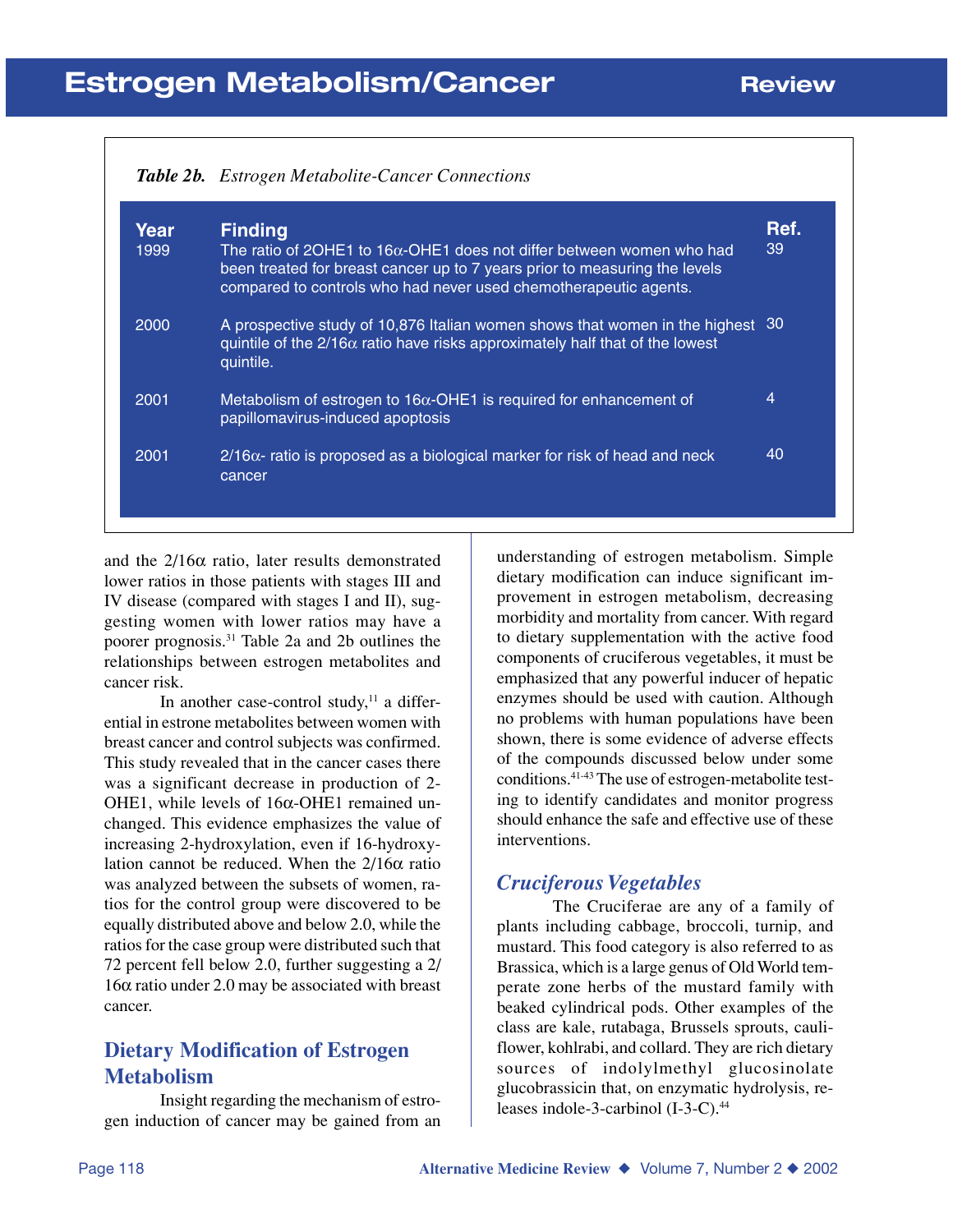|              | Table 3a. Indole-3-Carbinol Modification of Estrogen Metabolites                                                                                                                                     |            |
|--------------|------------------------------------------------------------------------------------------------------------------------------------------------------------------------------------------------------|------------|
| Year<br>1978 | <b>Finding</b><br>I3C is shown to reduce the frequency of carcinogen-induced mammary<br>tumors in rats by 75%.                                                                                       | Ref.<br>47 |
| 1978         | 48<br>Dietary indoles inhibit aromatic hydrocarbon-induced neoplasia in mice<br>stomach.                                                                                                             |            |
| 1986         | 49<br>I3C inhibits free radical-initiated hepatic oxidative damage in rat liver<br>homogenates.                                                                                                      |            |
| 1987         | I3C is a potent inducer of hepatic CYP450 and this mechanism is proposed<br>for modification of xenobiotic metabolism.                                                                               | 46         |
| 1990         | 50<br>I3C strongly influences estradiol metabolism in humans by increasing 2-<br>hydroxylation.                                                                                                      |            |
| 1991         | 1991 Mammary tumor incidence and latency in mice is reduced, hepatic CYP<br>increased, and E2 2-hydroxylation increased 5-fold by dietary I3C<br>supplements.                                        | 66         |
| 1993         | I3C prevents human papillomavirus-induced tumors of the larynx or genital<br>tract. Papilloma cyst formation in a mouse model falls from 100% to 25% in<br>I3C-fed animals.                          | 55         |
| 1994         | In trout, anticarcinogenic effects are due to acid condensation products, not<br>the parent compound, I3C.                                                                                           | 56         |
| 1994         | I3C has specific antigrowth effects on human breast cancer cells with little<br>effect on estrogen non-responsive cells.                                                                             | 35         |
| 1994         | I3C increases 2-hydroxylation in human cancer cell culture.                                                                                                                                          | 51         |
| 1994         | Human subjects taking I3C at 400 mg/d for 3 months show sustained<br>elevation of 2-OHE/16 $\alpha$ -OHE1 ratio with no detectable side effects.                                                     | 67         |
| 1995         | The naturally occurring phytochemical indole-3-carbinol prevents carcinogenic 17<br>transformation in laboratory models of carcinogenesis.                                                           |            |
| 1996         | DIM suppresses human cancer cell growth by inducing apoptosis.                                                                                                                                       | 59         |
| 1997         | Using the 2-OHE/16 $\alpha$ -OHE1 ELISA assay as the surrogate endpoint<br>biomarker, an I3C minimum effective dose schedule of 300 mg/d is proposed<br>for long-term breast cancer chemoprevention. | 52         |
| 1997         | Metabolism of cigarette smoke carcinogen is increased by dietary<br>supplementation with I3C in mice.                                                                                                | 57         |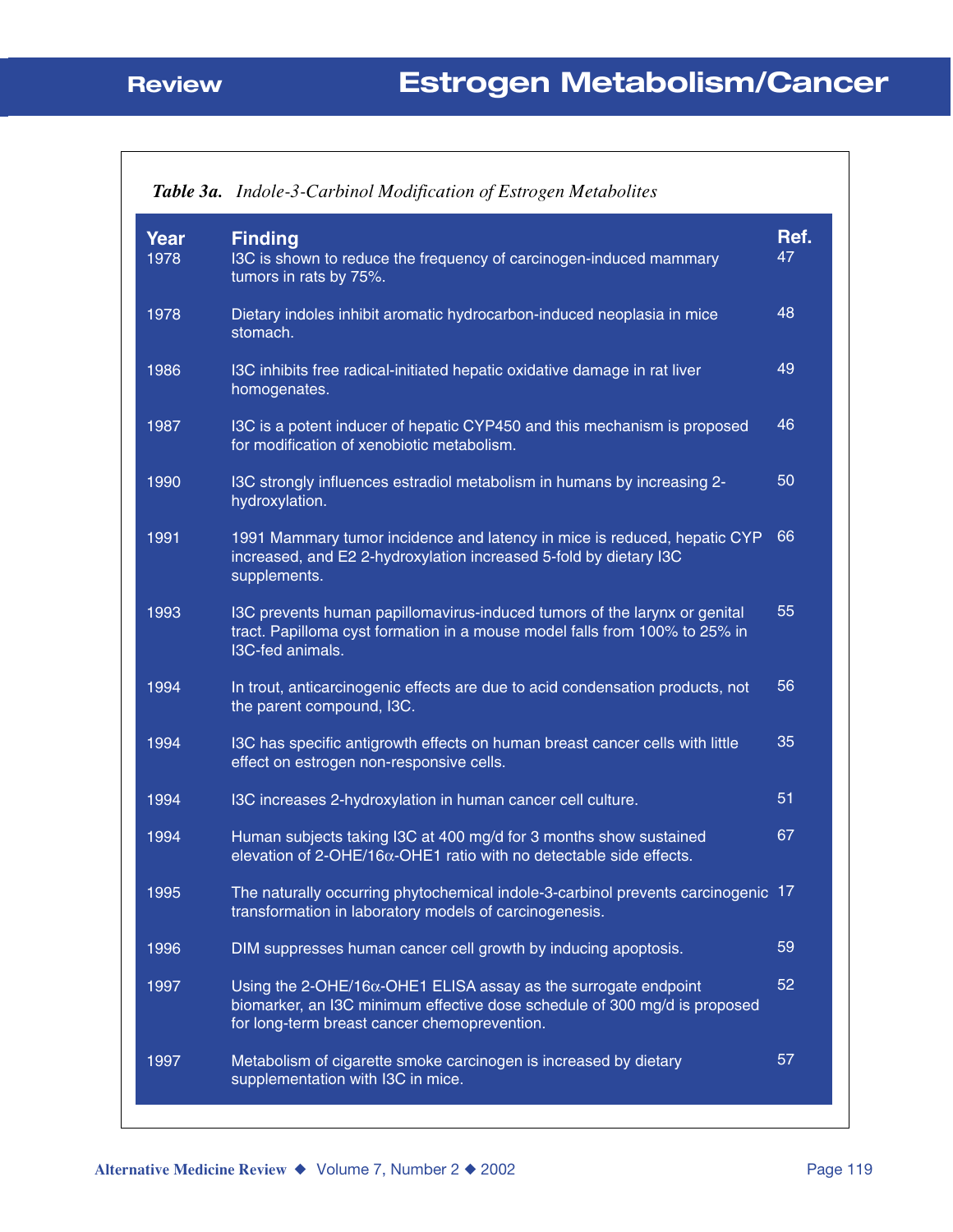|              | Table 3b. Indole-3-Carbinol Modification of Estrogen Metabolites                                                                                                                                                                    |            |
|--------------|-------------------------------------------------------------------------------------------------------------------------------------------------------------------------------------------------------------------------------------|------------|
| Year<br>1997 | <b>Finding</b><br>I3C effects in obese women are found to be similar to non-obese women, offering<br>promise for reversal of the cancer-promoting effects of obesity.                                                               | Ref.<br>63 |
| 1997         | Studies of I3C effects on gene expression lead to new proposal of an antiproliferative<br>pathway in human breast cancer cells.                                                                                                     | 60         |
| 1998         | I3C blocks in vitro abnormal proliferation of premalignant keratinocyte induced by<br>estradiol or $16\alpha$ -OHE1.                                                                                                                | 5          |
| 1998         | Evidence for I3C to be safe and effective for treatment of recurrent respiratory<br>papillomatosis in humans is found.                                                                                                              | 68         |
| 1999         | Tamoxifen and I3C cooperate to arrest cell cycling in human breast cancer cells.                                                                                                                                                    | 61         |
| 1999         | Studies in mice indicate that I3C is a useful preventive for cervical-vaginal cancer and,<br>possibly, other cancers with a papillomavirus component.                                                                               | 58         |
| 1997         | Human mammary carcinoma-derived cells treated with I3C show 200% increase in<br>quiescent/proliferative ratios, up to 18-fold increase in $2OHE1/16\alphaOHE1$ , a 2-fold<br>increase in apoptosis, and a 60% inhibition in growth. | 53         |
| 1999         | Evidence of another I3C acidic conversion product, LTr-1, that inhibits both estrogen-<br>dependent and -independent cancer cells as an antagonist of estrogen receptor function<br>is found.                                       | 44         |
| 1999         | I3C actions of inducing CYP1A1, increasing 2-hydroxylation, and inhibiting 4-<br>hydroxylation of estrogens as well as direct effects of increasing apoptosis and blockage<br>of cell cycling are reviewed.                         | 54         |
| 1999         | In a human cervical cancer cell line, I3C has anti-estrogenic activities that favor cancer<br>prevention.                                                                                                                           | 62         |
| 2000         | Fifty percent of patients with cervical intraepithelial neoplasia had complete regression<br>after oral I3C at 200 mg/d in a placebo-controlled trial where none of the controls have<br>similar regression.                        | 64         |
| 2000         | Antitumor activities of I3C are associated with negative modulation of estrogen receptor<br>transcription.                                                                                                                          | 69         |
| 2000         | Human breast cancer invasion and migration is suppressed by I3C via estrogen-<br>dependent and -independent pathways.                                                                                                               | 70         |
| 2001         | A nationwide population-based, case-control study in Sweden reveals an almost 2-fold<br>reduction in relative risk for breast cancer when the highest decile is compared with the<br>lowest in consumption of brassica.             | 65         |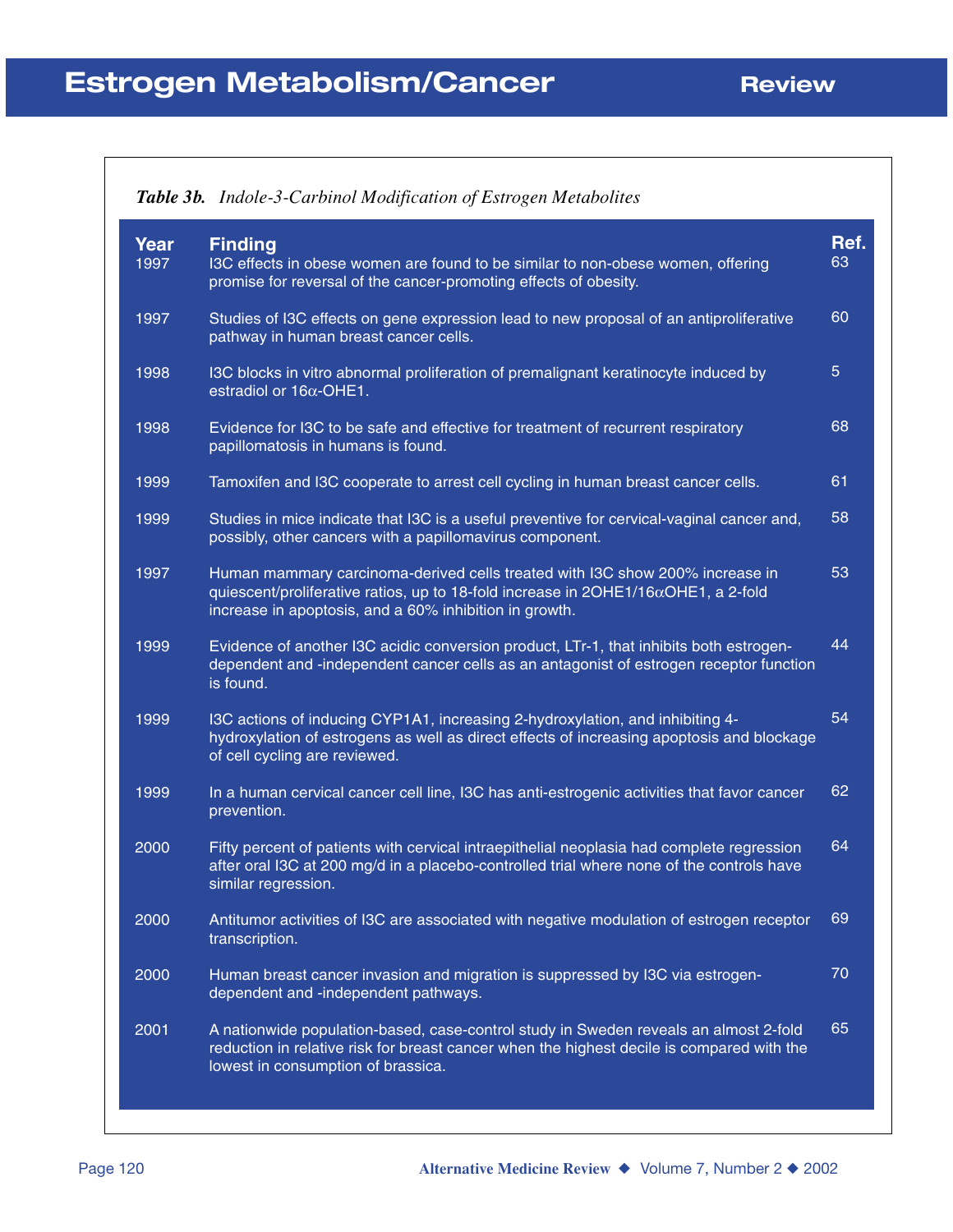#### *Figure 3. Structures of Indole-3-Carbinol and Diindolylmethane*



I-3-C undergoes dimerization in strong acid, like that normally present in gastric fluid. Several products may be formed, but the majority of ingested I-3-C is absorbed in the small intestine as the dimer, diindolylmethane (DIM) (Figure 3). Both I-3-C and DIM inhibit tumorigenesis. Multiple effects have been reported for the more extensively studied compound, I-3-C (Table 3a and 3b).

The use of I-3-C as a novel approach to breast cancer prevention was reviewed in 1995.45 Hepatic CYP450 levels in the rat exhibit dose-response relationship to I-3-C.45 The enzyme activities showed linear increases from 10 to 150 pmol/ mg protein.min with oral doses ranging from 1 to 500 mmol/animal. When compared with other dietary indoles, I-3-C is the most potent inducer of 2-hydroxylation enzymes.

Associations of I-3-C with reduced incidence of tumors induced by dimethylbenzanthracene, aromatic hydrocarbons, or other free radical generators were the first signs of positive effects against cancer.47-49 Numerous lines of evidence support the conclusion that I-3-C induces hepatic CYP4501A1 with the resultant increase in 2-hydroxyestrogens.<sup>46,50-54</sup> Several groups have

explored the question of I-3-C's impact on cell proliferative and neoplastic events. Data from animal models,55-58 human cell cultures,5,34,50,52,58-  $61$  and human population cancer incidence<sup>52,63-65</sup> have been examined (Table 3a and 3b).

Evidence for actions of I-3-C separate from that of DIM comes from studies of cell proliferation *in vitro*.<sup>5</sup> A type of cell that represents premalignant keratinocytes showed abnormal proliferation when exposed to E2 or 16α-OHE1. The proliferation was blocked by I-3-C. I-3-C induces cell cycle arrest in breast cancer cells through inhibition of cyclin-dependent gene expression. $60$ So, although DIM appears to be the active I-3-C metabolite required for increased 2-hydroxylation, there may be other specific cell-regulating effects of I-3-C or its other metabolites not exhibited by DIM.

Evidence linking cigarette smoking with increased 2-OHE formation $63$  adds support for use of I-3-C and DIM to reduce risk of hormone-dependent tumors by a similar mechanism. Female smokers have increased hepatic estrogen 2-hydroxylation, a finding that may account for the anti-estrogenic effects of cigarette smoking.71 The same metabolic effect is seen in men.<sup>72</sup> Some of the components of cigarette smoke induce CYP1A1.

Responses to I-3-C vary among individuals due to genetic polymorphic variation in the inducibility of CYP1A1. The effect is easily seen in comparisons between Caucasian and African-American women. Baseline differences in the 2/ 16α ratio were almost two-fold higher for Caucasian women (means of  $2.25$  vs.  $1.42$ ).<sup>36</sup> However, there were significant increases in 2/16 ratios in all subjects after ingestion of I-3-C, and African-American women had higher percentage increases than Caucasian women.73 Women of both groups who carry Msp1 polymorphism in its heterozygous form respond much less to I-3-C. This observation means that women should be monitored to see if the ratio is increasing before continuing I-3-C supplementation. One specific dietary regimen that has been reported to be effective is a high fiber diet including the consumption of 50 g of cabbage or 100 g of broccoli twice weekly.10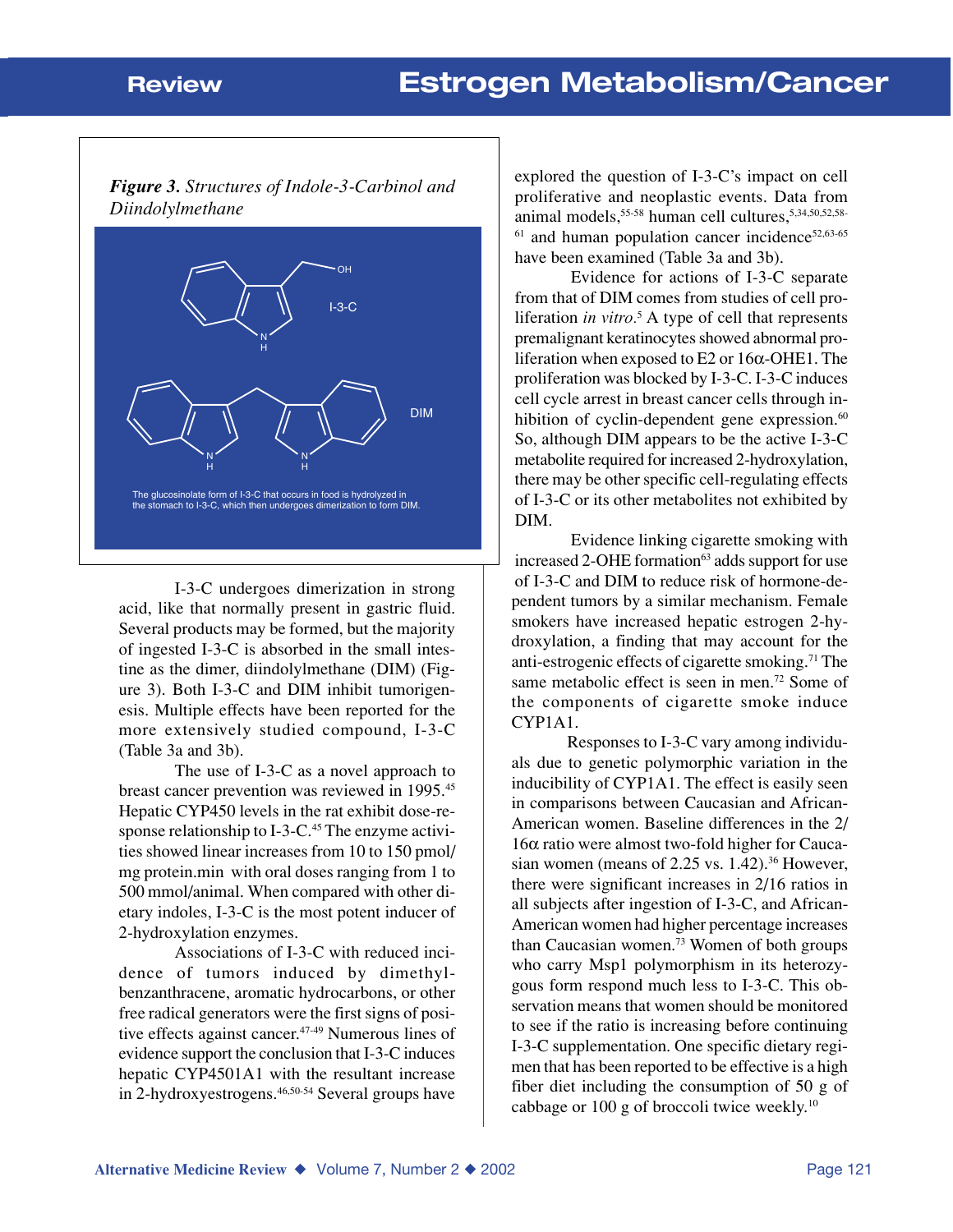### *Essential Fatty Acids*

The omega-3 class of polyunsaturated fatty acids has emerged as another nutrient category with promise for adjunctive cancer prevention. Possible mechanisms for fatty acid chemoprotective effects include favoring series-3 eicosanoid synthesis and modulation of estrogen metabolism and estrogen-receptor binding. Increased 2-hydroxylation of estradiol occurs in human breast cancer cells grown with omega-3 fatty acids.74 Additionally, docosahexaenoic acid (DHA) causes decreased binding of estradiol to the estrogen receptor.75

With regard to cancer in estrogen-sensitive tissues, omega-6 fatty acids may have effects opposite those of the omega-3 series. High intake of omega-6 fatty acids linoleic acid and arachidonic acid inhibit the detoxification of estrogens by 2-hydroxylation<sup>76</sup> and increase 16 $\alpha$ -hydroxylation.<sup>77</sup>

Omega-3 fatty acids have the potential for suppressing growth of estrogen-sensitive tumors. Studies cited above have shown that cells infected with papilloma viruses will respond favorably to increased 2-hydroxylation of estrone and estradiol with the converse effects seen in metabolism favoring 16α-hydroxylation. DHA specifically inhibits the growth of cervical cells infected with human papillomavirus (HPV), while sparing growth inhibition in normal cells. Linoleic and eicosapentaenoic acids did not produce such effects.78

### *Flax*

Flaxseed is a rich source of plant lignans, a main class within the category of phytoestrogens. Flax lignans are metabolized via intestinal bacteria into enterolactone and enterodiol. Interestingly, these lignan derivatives have considerable structural similarity to estradiol, a mimicry which may explain the beneficial effect of flaxseed demonstrated on estrogen metabolism in several laboratories.

 Flaxseed and its isolated lignans have been shown to display numerous chemoprotective effects *in vitro* and *in vivo*. Dietary intake of flaxseed has been found to reduce early markers of risk for breast and colon cancer, and to inhibit breast tumor growth. The lignans within flaxseed are known to stimulate sex hormone binding globulin (SHBG) synthesis, inhibit aromatase activity, reduce breast tumor initiation, and inhibit growth of human breast tumor cells.79 These lignans exert an indirect chemoprotective effect by helping remove endogenous estrogens via increased retention within the gut for elimination in the feces.79,80 Decreased enterohepatic circulation results in less presentation and/or availability of estrogens to target tissues, thus limiting the promotional effects of estrogens.

Regarding specific estrogen metabolism, flaxseed intake has been shown to positively influence estrogen metabolism by inducing 2-hydroxylation of estrone as well as to improve the ratio of 2/16α-hydroxyestrone in postmenopausal women.79 Dietary intake of 10 grams (1 Tbsp) of ground flaxseed per day for seven weeks produced the most dramatic effects in estrogen metabolism, while more moderate effects were observed at an intake of five grams daily. No change in levels of 16α-OHE1 was observed in this study.

### *Soy*

Epidemiological studies have linked soy consumption to a reduced risk for breast cancer.<sup>81</sup> The connection between soy and breast cancer, however, has remained equivocal. Isoflavones are a class of phytoestrogens found in beans, legumes, soy, lentils, and other plant-based foods. Soy isoflavones, sometimes referred to as natural selective estrogen receptor modulators (SERMs), exhibit tissue specific responses due to interactions with estrogen receptors, $82$  inhibition of steroidogenic enzymes,<sup>83</sup> and interference with the binding of estrogen to SHBG.<sup>84</sup>

Soy consumption has been shown to consistently reduce circulating levels of 17β-estradiol in women.85 Because an alteration in estrogen metabolism is a potential mechanism for this effect, excretion of the major estrogen metabolites has been examined in isoflavone-based studies. The results indicate soy isoflavones operate somewhat differently than via simple induction of CYP1A1. When women were maintained on an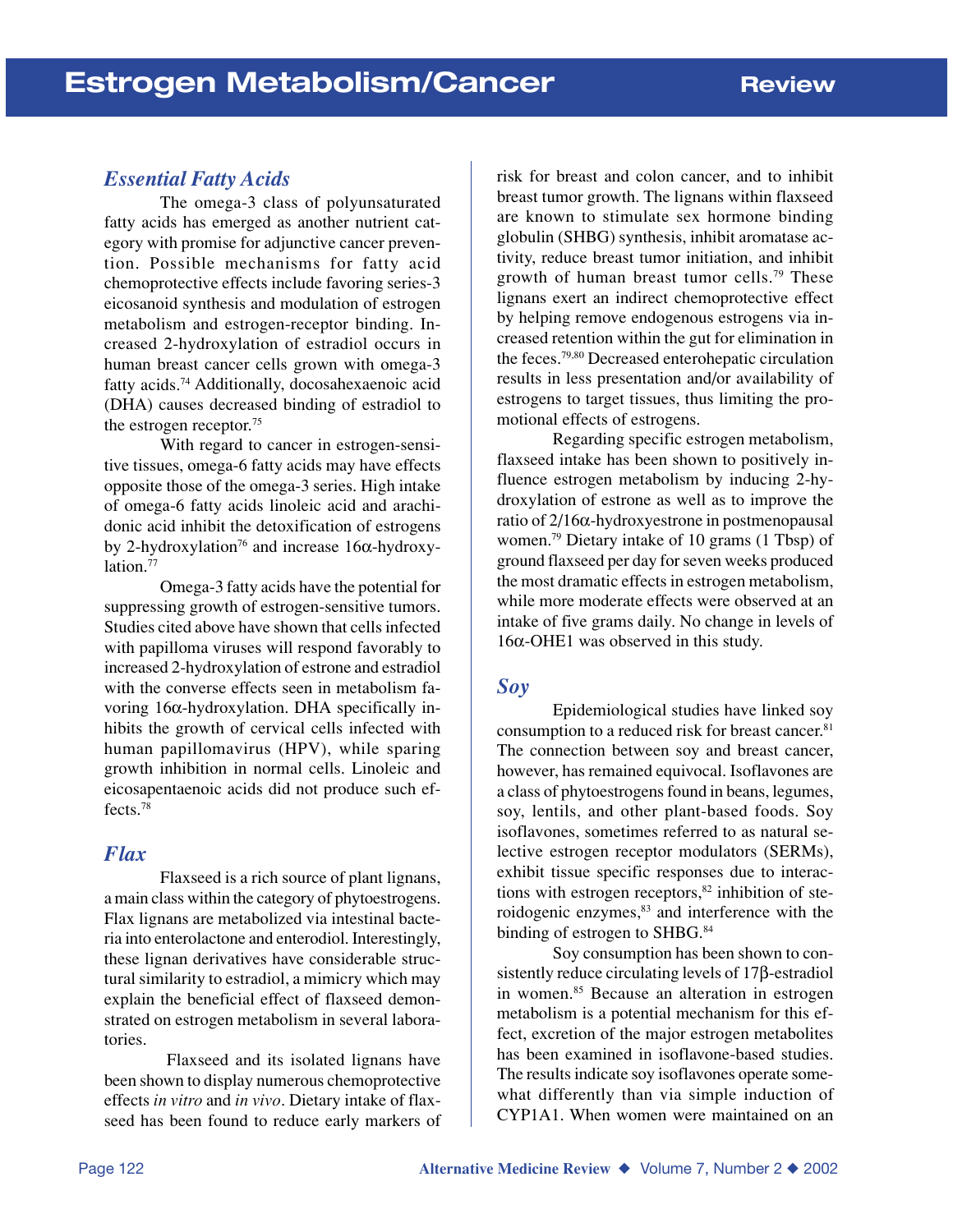| <b>Table 4.</b> Association of Relative Risk Factors for |
|----------------------------------------------------------|
| <i>Breast Cancer with <math>2/16\alpha</math> Ratios</i> |

| <b>Report</b> | $2/16\alpha$ Ratio | <b>Relative Risk</b> |
|---------------|--------------------|----------------------|
| 1 [30]        | < 1.80             | 1.00                 |
|               | 1.80-2.30          | 0.76                 |
|               | 2.31-2.72          | 0.60                 |
|               | 2.73-3.29          | 0.62                 |
|               | > 3.29             | 0.55                 |
| 2[31]         |                    | <b>Odds Ratio</b>    |
|               | > 1.91             | 1.00                 |
|               | 1.38-1.90          | 1.50                 |
|               | < 1.38             | 1.95                 |

isoflavone-rich diet for one complete menstrual cycle, their urinary excretion of 2-OHE1 increased by 47 percent and the  $2/16\alpha$  ratio increased by 27 percent.86

In other studies, decreased 16α-OHE1, 4- OHE1, and 4-OHE2 were shown at soy isoflavone intakes of 130 mg/day, compared to low isoflavone diets (7-10 mg/day). An increase was seen in the  $2/16\alpha$  ratio for both moderate and high isoflavonecontaining diets, yet the moderate soy diet caused higher excretion levels of 2-OHE1 and a greater increase in the  $2/16\alpha$  ratio than the high soy diet.87,88

Soy isoflavones may have dual effects on breast cancer prevention: decreased effective circulating estrogen levels and increased ratios of anticarcinogenic/genotoxic metabolites in premenopausal women.<sup>86</sup> These effects have not been demonstrated for postmenopausal women. Also, there is still controversy over the total impact of

increased intake of soy products because of phytate effects on trace element status and changes induced by processing of soy protein. A definitive statement that soy reduces cancer risk cannot be made at this time, but there is considerable evidence of a protective effect on estrogen metabolism.89

## **Measuring Estrogen Metabolites**

The first attempts to estimate estrogen metabolites were by calculation based on excretion of non-catechol estrogens.90 This calculation held true for patients with thyroid disorders, but not for the general patient population. Early radioisotope studies found that in normal subjects 30-40 percent of estradiol was converted to 2-hydroxy derivatives while 16α-hydroxylation accounted for about 10-12 percent.<sup>91</sup>

# *Direct Measurements of*

## *Metabolites*

An ELISA method is available for direct measurement of the sum of 2-OHE1 and 2-OHE2 metabolites and of  $16\alpha$ -OHE1.<sup>92</sup> This method has been validated against the gas chromatographicmass spectrometric procedure<sup>93</sup> in which the metabolites are independently quantified.<sup>94</sup> With the improved ELISA method currently in use, a random specimen urinary metabolite ratio has been shown to represent an individual's  $2$ -OHE1/16 $\alpha$ -OHE1 metabolite status. Urine was the specimen used in the studies of estrogen metabolite measurements cited in the tables and discussion above. Efforts to measure metabolites in serum with EIA methods have displayed large variations and lack of inter-laboratory agreement in reported concentrations.95 The between-run coefficients of variation in a recent report was 30 percent and when these authors compared their data to a separate group using an RIA procedure, serum 2-OHE1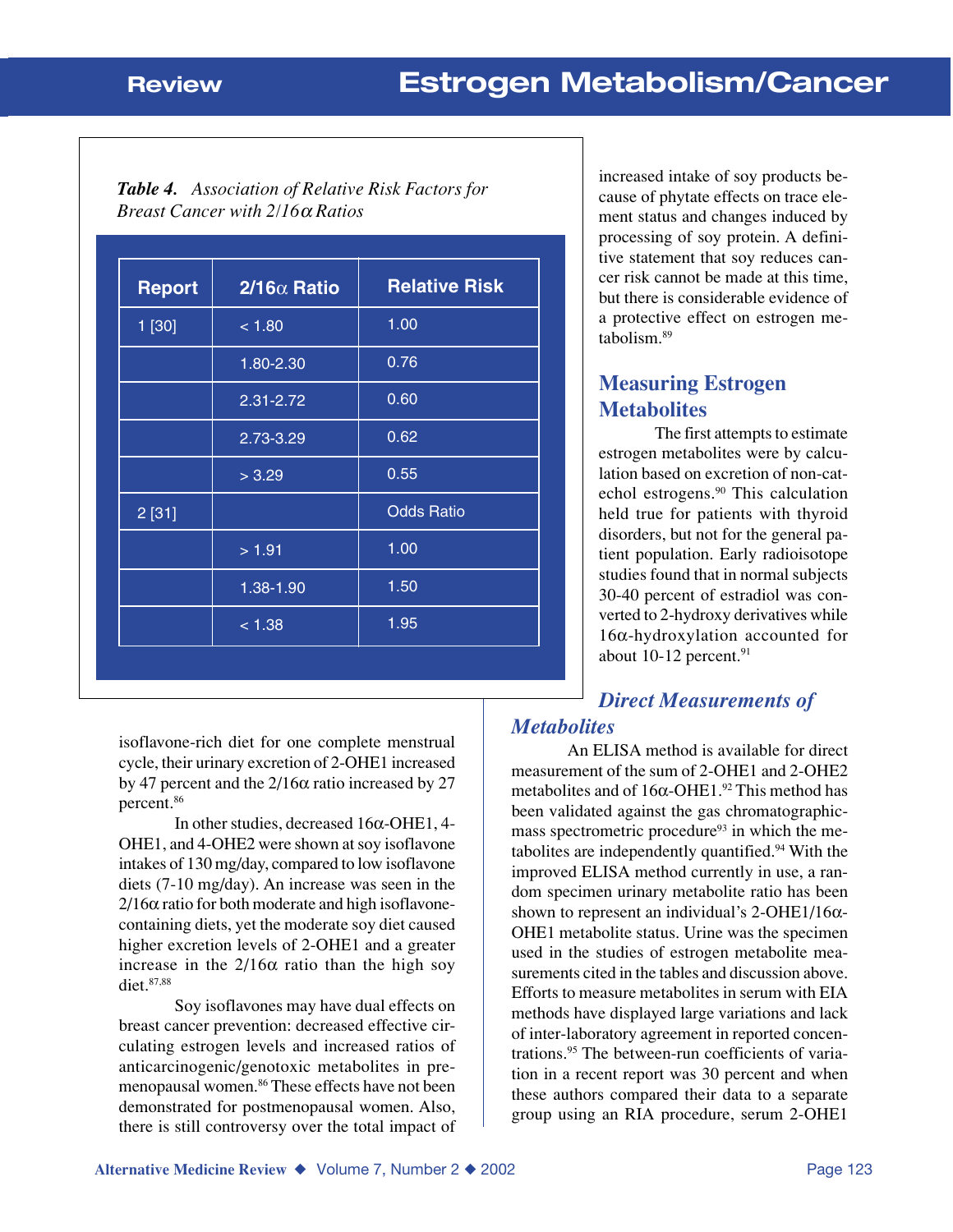levels approximately four times greater were found.

For urine specimens a reference limit of  $> 2.0$  is generally used for the 2-OHE1/16 $\alpha$ -OHE1 ratio measured by the ELISA method. The laboratory report may show the individual concentrations of measured metabolites, but the critical parameter is the ratio that shows the protective relationship of the 2-hydroxylation pathway. People with  $2/16\alpha$  ratio values below 2.0 should be advised of measures that can stimulate 2-hydroxylation. In the authors' laboratory, 52 percent of a general patient population was found to have ratio values below 2.0. Ratio values above 10 are sometimes found. Although there are no published data on effects of high ratios, 8.0 seems to be a reasonable limit for how high the value might be allowed to rise before advising moderation of inducement efforts, especially I-3-C or DIM supplementation. Bone formation is stimulated by  $16\alpha$ -OHE1 in a manner similar to E2, so there is a potential for increased risk of osteoporosis for patients with very high 2/16 ratios, especially if the high ratio is caused by very low  $16\alpha$ -OHE1.<sup>96</sup> Cancer risk reductions maximize at ratio values slightly above 2.0.

### *Specimen Timing*

There are three important questions regarding the timing of specimen collection for urinary estrogen metabolite testing: (1) For premenopausal women, is there an ideal time during the menstrual cycle? (2) Does menstrual status affect the results of the assay? and (3) Does the timing of the urine collection throughout the day affect the result?

The effects of the menstrual cycle on urinary estrogen metabolites were studied in six healthy premenopausal women.<sup>97</sup> Early follicular, mid-follicular, peri-ovulatory, and mid-luteal 24 hour urine specimens were analyzed. While the concentrations of E1, E2, and the metabolites varied approximately five-fold from early follicular to peri-ovulatory specimens, the  $2/16\alpha$ ratio varied by only 18 percent. Variations of the ratio with time of day for specimen gathering, and time of month for menstruating women seem to be insignificant.<sup>98</sup> A further report found no significant differences in the mean  $2/16\alpha$  ratio with the menstrual phase. It was also concluded there are no significant differences when the ratio is measured on 24-hour and first-morning urine or when multiple specimens are taken over a 24-hour period.99 For best accuracy in measurement levels, most authorities agree the more concentrated first morning urine is best. The value of the  $2/16\alpha$  ratio in a single urine sample reflects reasonably well an individual's level of the biomarker over a twomonth period.<sup>100</sup> In a study of long-term variation, two spot morning urine samples were collected at an interval of one year from 87 postmenopausal women being monitored in the NHSII prospective cohort study. Eighty-three percent of the subjects maintained quartile status from one year to the next, leading to the conclusion that a single specimen can classify women into the appropriate quartile of risk relatively well.<sup>101</sup>

The observation that individual women maintain consistent patterns of monthly fluctuations in metabolites $99$  means patients should be instructed to collect urine specimens at a consistent point of their menstrual cycle for initial and follow-up testing. An age-related decline has been reported in the urinary concentrations of metabolites; although no difference was observed between menstrual status and the  $2/16\alpha$  ratio.

### **Calculations of Relative Risk**

There is sufficient data from measurements of the  $2/16\alpha$  ratios to derive values of relative risk of breast cancer in women. Two groups have reported relative risk categories based on case-control studies of women with a diagnosis of invasive breast cancer (Table 4). By either source, the risk is shown to nearly double when individuals with highest ratios are compared to those with lowest.

### **Conclusion**

Approximately one-third of all cancer cases are related to dietary influences, and several lines of evidence indicate a female's diet during adolescence can affect her health during her midthirties. Whether a given woman has other risk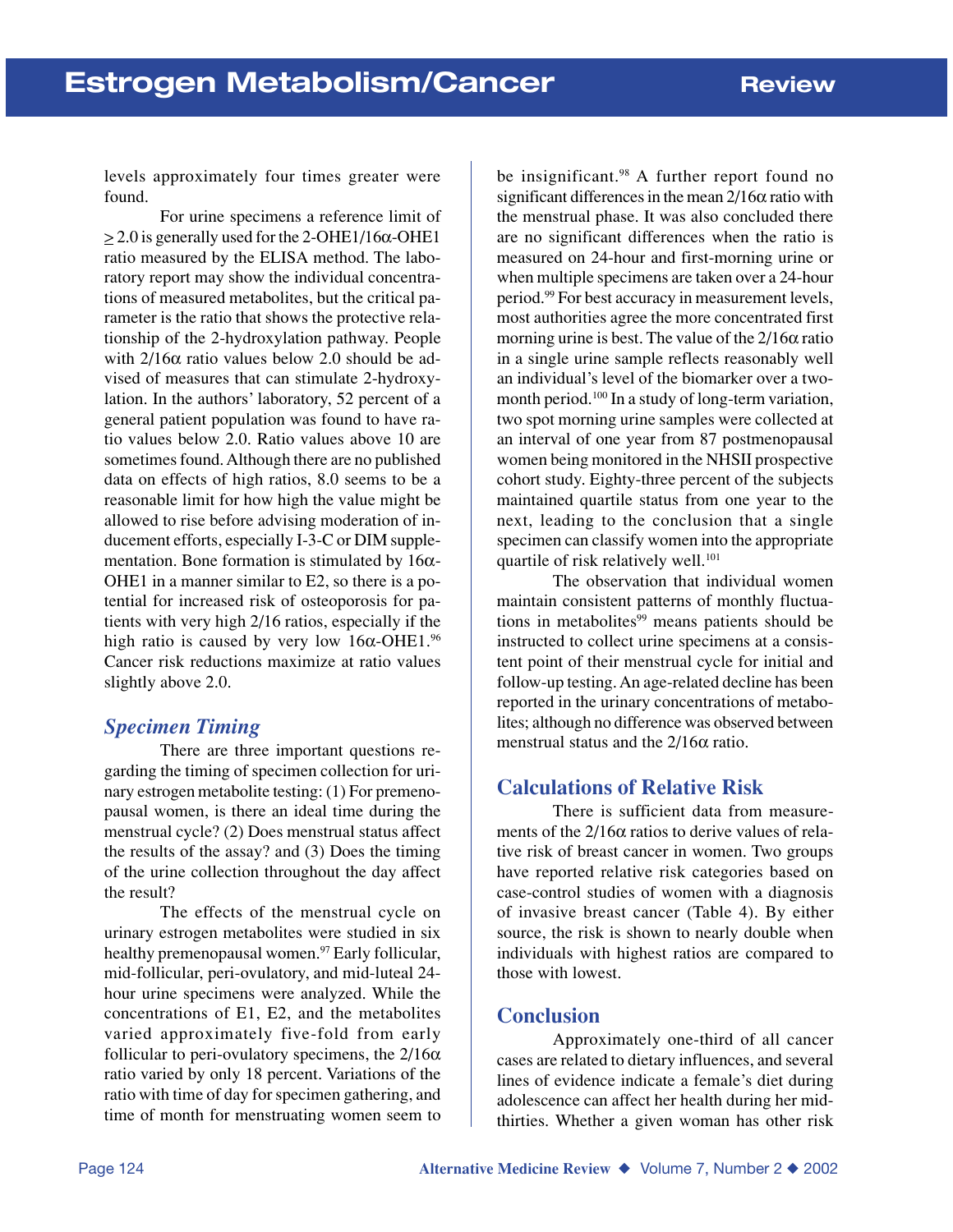factors such as viral exposures or enzyme induction resistance, awareness of estrogen metabolism tendencies can be an important part of overall evaluation of cancer risk. The incidence of cancer of the breast and other estrogen-sensitive tissue is increased by exposure to estrogen and especially by increased 16α-OHE1 in the presence of low conversion to 2-OHE1. The  $2/16\alpha$  ratio is the most modifiable and possibly the single greatest factor impacting estrogen-sensitive cancer risk. The effects of 16α-OHE1 elevations begin as soon as a female begins to secrete high levels of estrogens, so the earlier dietary interventions are begun, the greater the risk reduction.

Numerous studies have shown pre- and postmenopausal women with urinary 2/16α ratios above 2.0 have reduced risk for estrogen-sensitive cancers. Particular candidates for testing include women identified to be at high risk due to family history or genetic testing, those with increased estrogen exposure over their lifetime, and women with a history of breast cancer eager to prevent recurrence. Since the development of cancer from a few malignant cells to a diagnosable tumor can have a long incubation period, perhaps years or decades, it is extremely valuable to offer women an objective method to assess risk for estrogen sensitive cancers as early as possible. The simple, non-invasive urine  $2/16\alpha$  ratio test offers the promise of earlier determination of cancer risk, and simple, cost-effective, and non-toxic risk modification in the form of dietary and nutritional interventions.

Conclusive data has yet to be published showing cancer incidence falls when individuals with a low  $2/16\alpha$  ratio are treated solely with interventions that raise the ratio by inducing CYP1A1. Therefore, those who consider using such treatments should proceed on the weight of the evidence presented to date. Further investigation is warranted, specifically long-term prospective studies that can yield definitive data regarding the magnitude of risk reduction. Progress may then be expected in national public education about dietary and lifestyle practices that can help assure favorable estrogen metabolism in all women.

#### **References**

- 1. Beatson G. On the treatment of inoperable cases of carcinoma of the mamma: suggestions for a new method of treatment, with illustrative cases. *Lancet* 1896;2:104-107.
- 2. Hulka BS, Stark AT. Breast cancer: cause and prevention. *Lancet* 1995;346:883-887.
- 3. Clemons M, Goss P. Estrogen and the risk of breast cancer. *N Engl J Med* 2001;344:276- 285.
- 4. Webster K, Taylor A, Gaston K. Oestrogen and progesterone increase the levels of apoptosis induced by the human papillomavirus type 16 E2 and E7 proteins. *J Gen Virol* 2001;82:201- 213.
- 5. Newfield L, Bradlow HL, Sepkovic DW, Auborn K. Estrogen metabolism and the malignant potential of human papillomavirus immortalized keratinocytes. *Proc Soc Exp Biol Med* 1998;217:322-326.
- 6. Robson B. Conferences point to growing concern about possible links between breast cancer, environment. *CMAJ* 1996;154:1253- 1255.
- 7. Fishman J, Osborne MP, Telang NT. The role of estrogen in mammary carcinogenesis. *Ann N Y Acad Sci* 1995;768:91-100.
- 8. Cramer DW, Knapp RC. Review of epidemiologic studies of endometrial cancer and exogenous estrogen. *Obstet Gynecol* 1979;54:521-526.
- 9. Lemon HM. Pathophysiologic considerations in the treatment of menopausal patients with oestrogens; the role of oestriol in the prevention of mammary carcinoma. *Acta Endocrinol Suppl* 1980;233:17-27.
- 10. Bradlow HL, Telang NT, Sepkovic DW, Osborne MP. 2-hydroxyestrone: the 'good' estrogen. *J Endocrinol* 1996;150:S259-S265.
- 11. Persson I. The risk of endometrial and breast cancer after estrogen treatment. A review of epidemiological studies. *Acta Obstet Gynecol Scand Suppl* 1985;130:59-66.
- 12. Lupulescu A. Estrogen use and cancer incidence: a review. *Cancer Invest* 1995;13:287- 295.
- 13. Thomas HV, Reeves GK, Key TJ. Endogenous estrogen and postmenopausal breast cancer: a quantitative review. *Cancer Causes Control* 1997;8:922-928.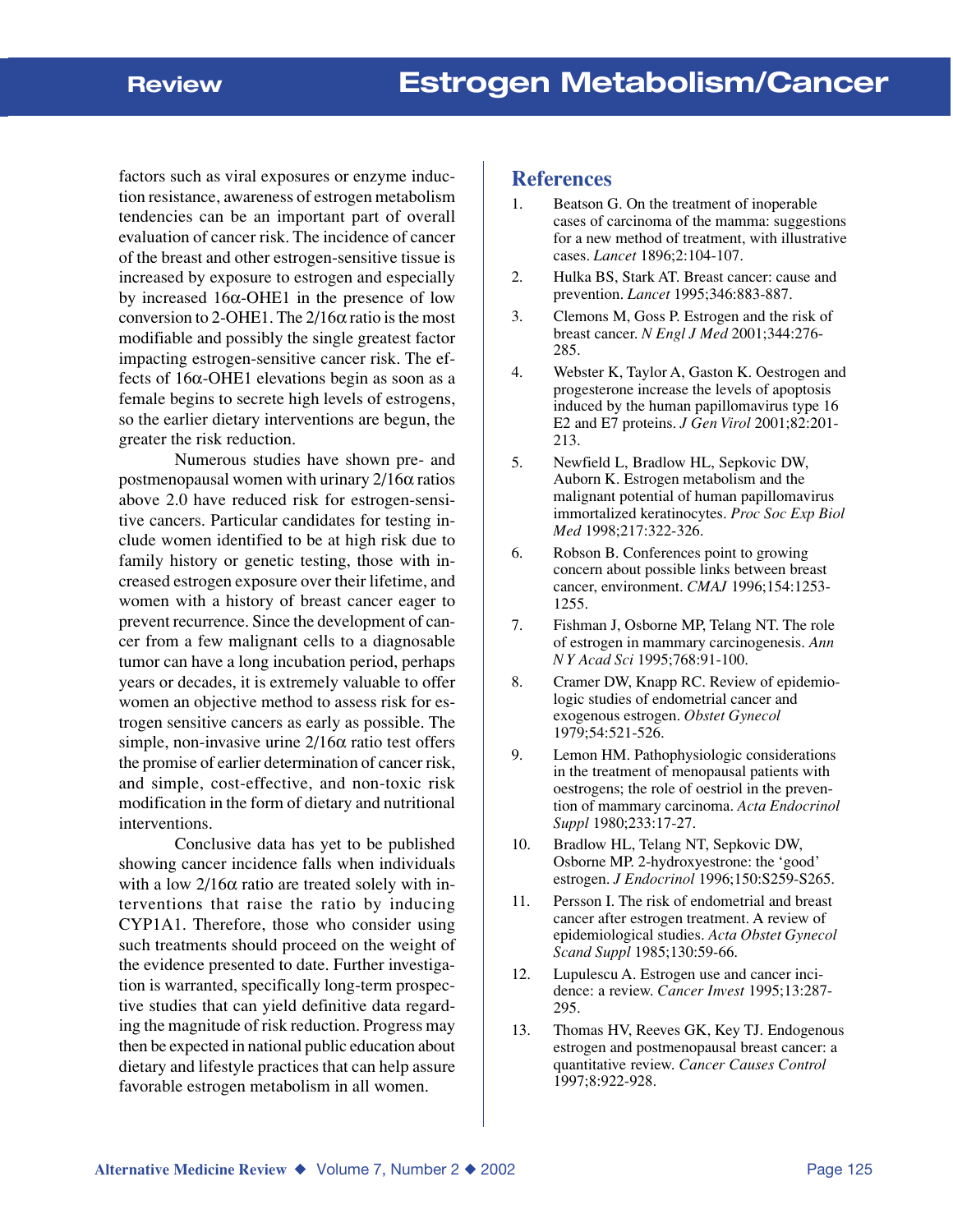## **Estrogen Metabolism/Cancer Review**

- 14. Grabrick DM, Hartmann LC, Cerhan JR, et al. Risk of breast cancer with oral contraceptive use in women with a family history of breast cancer. *JAMA* 2000;284:1791-1798.
- 15. Rodriguez C, Patel AV, Calle EE, et al. Estrogen replacement therapy and ovarian cancer mortality in a large prospective study of US women. *JAMA* 2001;285:1460-1465.
- 16. Cotton P. Environmental estrogenic agents area of concern. *JAMA* 1994;27:414-416.
- 17. Bradlow HL, Davis DL, Lin G, et al. Effects of pesticides on the ratio of 16 alpha/2 hydroxyestrone: a biologic marker of breast cancer risk. *Environ Health Perspect* 1995;103:147-150.
- 18. Ginsburg ES, Gao X, Shea BF, Barbieri RL. Half-life of estradiol in postmenopausal women. *Gynecol Obstet Invest* 1998;45:45-48.
- 19. Cavalieri E, Frenkel K, Liehr JG, et al. Estrogens as endogenous genotoxic agents – DNA adducts and mutations. *J Natl Cancer Inst Monogr* 2000;27:75-93.
- 20. Davis DL, Telang NT, Osborne MP, Bradlow HL. Medical hypothesis: bifunctional genetichormonal pathways to breast cancer. *Environ Health Perspect* 1997;105:571-576.
- 21. Swaneck GE, Fishman J. Covalent binding of the endogenous estrogen 16 alphahydroxyestrone to estradiol receptor in human breast cancer cells: characterization and intranuclear localization. *Proc Natl Acad Sci U S A* 1988;85:7831-7835.
- 22. Bradlow HL. Nutrient modulation of female hormone metabolism: Modifying breast cancer risk. In: *Functional Medicine Approaches to Endocrine Disturbances of Aging*. Vancouver, British Columbia: Institute of Functional Medicine Proceedings; 2001.
- 23. Gordon J, Cantrall W, Alberts H, et al. Steroids and lipid metabolism: The hypocholesteremic effect of estrogen metabolites. *Steroids* 1964;4:267-291.
- 24. Michnovicz JJ, Hershcopf RJ, Naganuma H, et al. Increased 2-hydroxylation of estradiol as a possible mechanism for the anti-estrogenic effect of cigarette smoking. *N Engl J Med* 1986;315:1305-1309.
- 25. Schneider J, Huh MM, Bradlow HL, Fishman J. Antiestrogen action of 2-hydroxyestrone on MCF-7 human breast cancer cells. *J Biol Chem* 1984;259:4840-4845.
- 26. Telang NT, Suto A, Wong GY, et al. Induction by estrogen metabolite 16 alphahydroxyestrone of genotoxic damage and aberrant proliferation in mouse mammary epithelial cells. *J Natl Cancer Inst* 1992;84:634-638.
- 27. Suto A, Bradlow HL, Wong GY, et al. Experimental down-regulation of intermediate biomarkers of carcinogenesis in mouse mammary epithelial cells. *Breast Cancer Res Treat* 1993;27:193-202.
- 28. Lustig R, Kendrick-Parker C, Jordan V. Effects of 16α-hydroxyestrone on MCF-7 cell proliferation and estrogen receptor regulation *in vitro*. *Endocr Soc Proc* 1994;75:317.
- 29. Meilahn EN, De Stavola B, Allen DS, et al. Do urinary oestrogen metabolites predict breast cancer? Guernsey III cohort follow-up. *Br J Cancer* 1998;78:1250-1255.
- 30. Muti P, Bradlow HL, Micheli A, et al. Estrogen metabolism and risk of breast cancer: a prospective study of the 2:16alphahydroxyestrone ratio in premenopausal and postmenopausal women. *Epidemiology* 2000;11:635-640.
- 31. Kabat GC, Chang CJ, Sparano JA, et al. Urinary estrogen metabolites and breast cancer: a case-control study. *Cancer Epidemiol Biomarkers Prev* 1997;6:505-509.
- 32. Schneider J, Kinne D, Fracchia A, et al. Abnormal oxidative metabolism of estradiol in women with breast cancer. *Proc Natl Acad Sci U S A* 1982;79:3047-3051.
- 33. Fishman J, Schneider J, Hershcope RJ, Bradlow HL. Increased estrogen-16 alphahydroxylase activity in women with breast and endometrial cancer. *J Steroid Biochem* 1984;20:1077-1081.
- 34. Adlercreutz H, Fotsis T, Bannwart C, et al. Urinary estrogen profile determination in young Finnish vegetarian and omnivorous women. *J Steroid Biochem* 1986;24:289-296.
- 35. Tiwari RK, Guo L, Bradlow HL, et al. Selective responsiveness of human breast cancer cells to indole-3- carbinol, a chemopreventive agent. *J Natl Cancer Inst* 1994;86:126-131.
- 36. Taioli E, Garte SJ, Trachman J, et al. Ethnic differences in estrogen metabolism in healthy women. *J Natl Cancer Inst* 1996;88:617.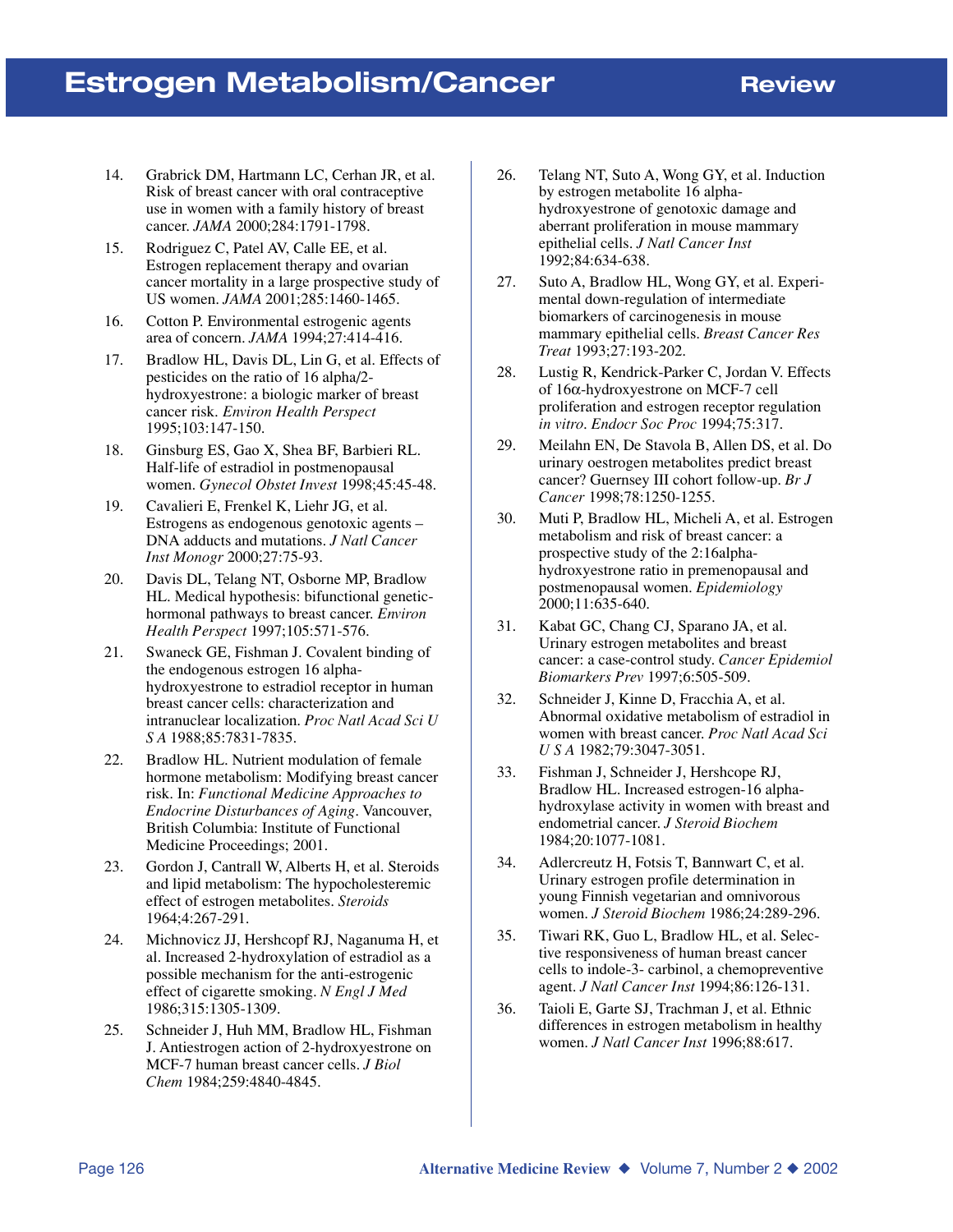- 37. Nagel SC, vom Saal FS, Thayer KA, et al. Relative binding affinity-serum modified access (RBA-SMA) assay predicts the relative *in vivo* bioactivity of the xenoestrogens bisphenol A and octylphenol. *Environ Health Perspect* 1997;105:70-76.
- 38. Auborn K, Abramson A, Bradlow HL, et al. Estrogen metabolism and laryngeal papillomatosis: a pilot study on dietary prevention. *Anticancer Res* 1998;18:4569-4573.
- 39. Ursin G, London S, Stanczyk FZ, et al. Urinary 2-hydroxyestrone/16alphahydroxyestrone ratio and risk of breast cancer in postmenopausal women. *J Natl Cancer Inst* 1999;91:1067-1072.
- 40. Yoo HJ, Sepkovic DW, Bradlow HL, et al. Estrogen metabolism as a risk factor for head and neck cancer. *Otolaryngol Head Neck Surg* 2001;124:241-247.
- 41. Hayes CL, Spink DC, Spink BC, et al. 17 betaestradiol hydroxylation catalyzed by human cytochrome p450 1B1. *Proc Natl Acad Sci* 1996;93:9776-9781.
- 42. Bjeldanes LF, Kim JY, Grose KR, et al. Aromatic hydrocarbon responsiveness-receptor agonists generated from indole-3-carbinol *in vitro* and *in vivo*: comparisons with 2,3,7,8 tetrachlorodibenzo-p-dioxin. *Proc Natl Acad Sci* 1991;88:9543-9547.
- 43. Pence BC, Buddingh F, Yang SP. Multiple dietary factors in the enhancement of dimethylhydrazine carcinogenesis: main effect of indole-3-carbinol. *J Natl Cancer Inst* 1986;77:269-276.
- 44. Chang YC, Riby J, Chang GH, et al. Cytostatic and antiestrogenic effects of 2-(indol-3 ylmethyl)-3,3'- diindolylmethane, a major *in vivo* product of dietary indole-3-carbinol. *Biochem Pharmacol* 1999;58:825-834.
- 45. Bradlow HL, Sepkovic DW, Telang NT, Osborne MP. Indole-3-carbinol. A novel approach to breast cancer prevention. *Ann N Y Acad Sci* 1995;768:180-200.
- 46. Bradfield CA, Bjeldanes LF. Structure-activity relationships of dietary indoles: a proposed mechanism of action as modifiers of xenobiotic metabolism. *J Toxicol Environ Health* 1987;21:311-323.
- 47. Mori M, Tominaga T, Tamaoki BI. Steroid metabolism in normal mammary gland and in the dimethylbenzanthracene-induced mammary tumor of rats. *Endocrinology* 1978;102:1387-1397.
- 48. Wattenberg LW, Loub WD. Inhibition of polycyclic aromatic hydrocarbon-induced neoplasia by naturally occurring indoles. *Cancer Res* 1978;38:1410-1413.
- 49. Shertzer HG, Niemi MP, Tabor MW. Indole-3 carbinol inhibits lipid peroxidation in cell-free systems. *Adv Exp Med Biol* 1986;197:347-356.
- 50. Michnovicz JJ, Bradlow HL. Induction of estradiol metabolism by dietary indole-3 carbinol in humans. *J Natl Cancer Inst* 1990;82:947-949.
- 51. Niwa T, Swaneck G, Bradlow HL. Alterations in estradiol metabolism in MCF-7 cells induced by treatment with indole-3-carbinol and related compounds. *Steroids* 1994;59:523- 527.
- 52. Wong GY, Bradlow L, Sepkovic D, et al. Dose-ranging study of indole-3-carbinol for breast cancer prevention*. J Cell Biochem Suppl* 1997;29:111-116.
- 53. Telang NT, Katdare M, Bradlow HL, et al. Inhibition of proliferation and modulation of estradiol metabolism: novel mechanisms for breast cancer prevention by the phytochemical indole-3-carbinol. *Proc Soc Exp Biol Med* 1997;216:246-252.
- 54. Bradlow HL, Sepkovic DW, Telang NT, Osborne MP. Multifunctional aspects of the action of indole-3-carbinol as an antitumor agent. *Ann N Y Acad Sci* 1999;889:204-213.
- 55. Newfield L, Goldsmith A, Bradlow HL, Auborn K. Estrogen metabolism and human papillomavirus-induced tumors of the larynx: chemo-prophylaxis with indole-3-carbinol. *Anticancer Res* 1993;13:337-341.
- 56. Dashwood RH, Fong AT, Arbogast DN, et al. Anticarcinogenic activity of indole-3-carbinol acid products: ultrasensitive bioassay by trout embryo microinjection. *Cancer Res* 1994;54:3617-3619.
- 57. Taioli E, Garbers S, Bradlow HL, et al. Effects of indole-3-carbinol on the metabolism of 4- (methylnitrosamino)-1-(3-pyridyl)-1-butanone in smokers. *Cancer Epidemiol Biomarkers Prev*1997;6:517-522.
- 58. Jin L, Qi M, Chen DZ, et al. Indole-3-carbinol prevents cervical cancer in human papilloma virus type 16 (HPV16) transgenic mice. *Cancer Res* 1999;59:3991-3997.
- 59. Ge X, Yannai S, Rennert G, et al. 3,3'- Diindolylmethane induces apoptosis in human cancer cells. *Biochem Biophys Res Commun* 1996;228:153-158.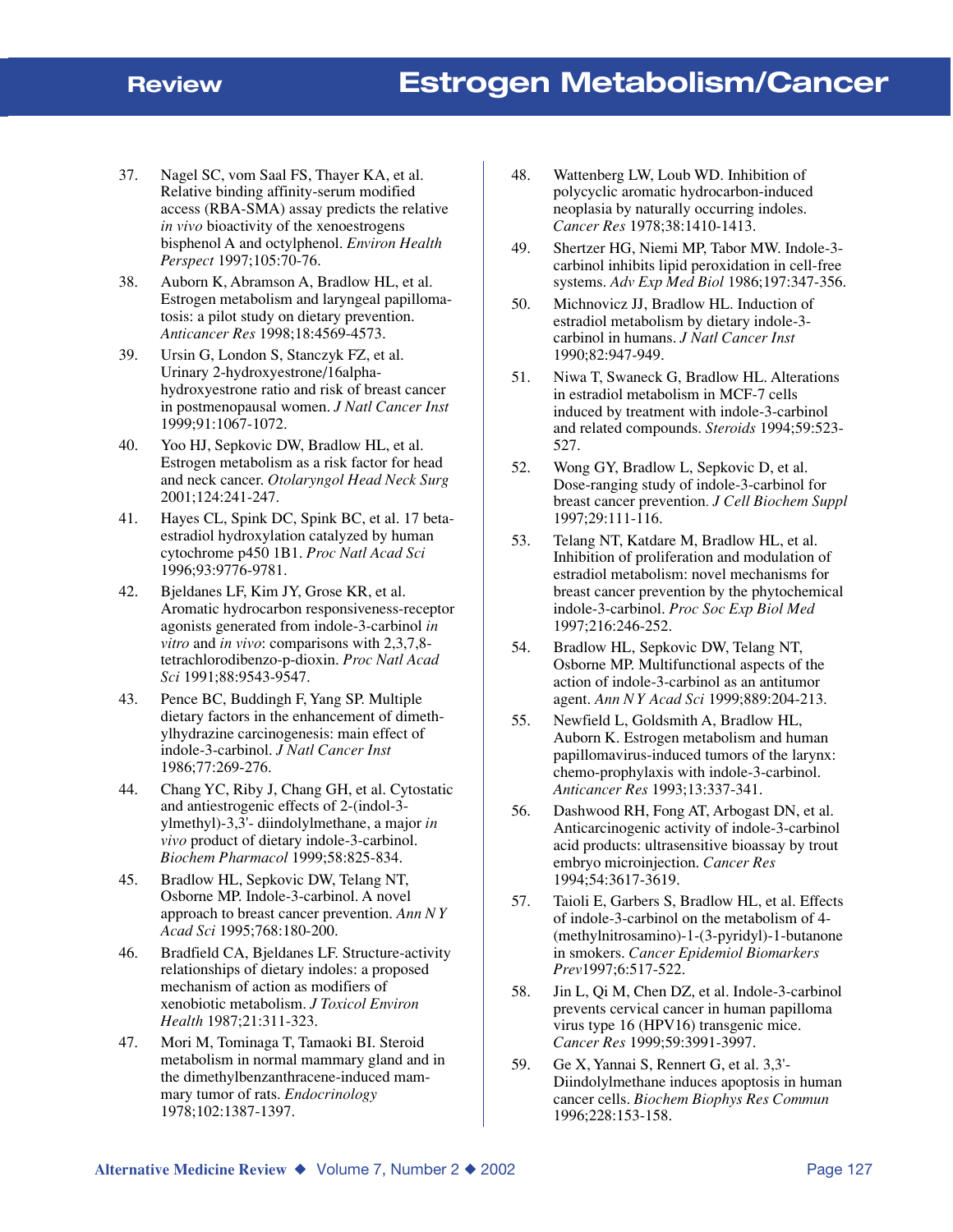- 60. Cover CM, Hsieh SJ, Tran SH, et al. Indole-3 carbinol inhibits the expression of cyclindependent kinase-6 and induces a G1 cell cycle arrest of human breast cancer cells independent of estrogen receptor signaling. *J Biol Chem* 1998;273:3838-3847.
- 61. Cover CM, Hsieh SJ, Cram EJ, et al. Indole-3 carbinol and tamoxifen cooperate to arrest the cell cycle of MCF-7 human breast cancer cells. *Cancer Res* 1999;59:1244-1251.
- 62. Yuan F, Chen DZ, Liu K, et al. Anti-estrogenic activities of indole-3-carbinol in cervical cells: implication for prevention of cervical cancer. *Anticancer Res* 1999;19:1673-1680.
- 63. Michnovicz JJ. Increased estrogen 2-hydroxylation in obese women using oral indole-3 carbinol. *Int J Obes Relat Metab Disord* 1998;22:227-229.
- 64. Bell MC, Crowley-Nowick P, Bradlow HL, et al. Placebo-controlled trial of indole-3-carbinol in the treatment of CIN. *Gynecol Oncol* 2000;78:123-129.
- 65. Terry P, Wolk A, Persson I, Magnusson C. Brassica vegetables and breast cancer risk. *JAMA* 2001;285:2975-2977.
- 66. Bradlow HL, Michnovicz J, Telang NT, Osborne MP. Effects of dietary indole-3 carbinol on estradiol metabolism and spontaneous mammary tumors in mice. *Carcinogenesis* 1991;12:1571-1574.
- 67. Bradlow HL, Michnovicz JJ, Halper M, et al. Long-term responses of women to indole-3 carbinol or a high fiber diet. *Cancer Epidemiol Biomarkers Prev* 1994;3:591-595.
- 68. Rosen CA, Woodson GE, Thompson JW, et al. Preliminary results of the use of indole-3 carbinol for recurrent respiratory papillomatosis. *Otolaryngol Head Neck Surg* 1998;118:810-815.
- 69. Meng Q, Yuan F, Goldberg ID, et al. Indole-3 carbinol is a negative regulator of estrogen receptor-alpha signaling in human tumor cells. *J Nutr* 2000;130:2927-2931.
- 70. Meng Q, Qi M, Chen DZ, et al. Suppression of breast cancer invasion and migration by indole-3- carbinol: associated with upregulation of BRCA1 and E-cadherin/catenin complexes. *J Mol Med* 2000;78:155-165.
- 71. Michnovicz JJ, Naganuma H, Hershcopf RJ, et al. Increased urinary catechol estrogen excretion in female smokers. *Steroids* 1988;52:69-83.
- 72. Michnovicz JJ, Hershcopf RJ, Haley NJ, et al. Cigarette smoking alters hepatic estrogen metabolism in men: implications for atherosclerosis. *Metabolism* 1989;38:537-541.
- 73. Taioli E, Bradlow HL, Garbers SV, et al. Role of estradiol metabolism and CYP1A1 polymorphisms in breast cancer risk. *Cancer Detect* 1999;23:232-237.
- 74. Telang NT, Bradlow HL, Osborne MP. Molecular and endocrine biomarkers in noninvolved breast: relevance to cancer chemoprevention. *J Cell Biochem Suppl* 1992;16G:161-169.
- 75. Borras M, Leclercq G. Modulatory effect of nonesterified fatty acids on structure and binding characteristics of estrogen receptor from MCF-7 human breast cancer cells. *J Recept Res* 1992;12:463-484.
- 76. Davis DL, Bradlow HL, Wolff M, et al. Medical hypothesis: xenoestrogens as preventable causes of breast cancer. *Environ Health Perspect* 1993;101:372-377.
- 77. Bartsch H, Nair J, Owen RW. Dietary polyunsaturated fatty acids and cancers of the breast and colorectum: emerging evidence for their role as risk modifiers. *Carcinogenesis* 1999;20:2209-2218.
- 78. Chen D, Auborn K. Fish oil constituent docosahexa-enoic acid selectively inhibits growth of human papillomavirus immortalized keratinocytes. *Carcinogenesis* 1999;20:249- 254.
- 79. Haggans CJ, Hutchins AM, Olson BA, et al. Effect of flaxseed consumption on urinary estrogen metabolites in postmenopausal women. *Nutr Canc* 1999;33:188-195.
- 80. Haggans CJ, Travelli EJ, Thomas W, et al. The effect of flaxseed and wheat bran consumption on urinary estrogen metabolites in premenopausal women. *Cancer Epidemiol Biomarkers Prev* 2000;9:719-725.
- 81. Adlercreutz H. Phytoestrogens: epidemiology and a possible role in cancer protection. *Environ Health Perspect* 1995;103:103-112.
- 82. Vincent A, Fitzpatrick LA. Soy isoflavones: are they useful in menopause? *Mayo Clin Proc* 2000;75:1174-1184.
- 83. Frairia R, Fortunati N, Fazzari A, et al. Sex steroid binding protein is a negative modulator of estrogen-induced breast cancer cell growth. *Ann N Y Acad Sci* 1996;784:362-369.